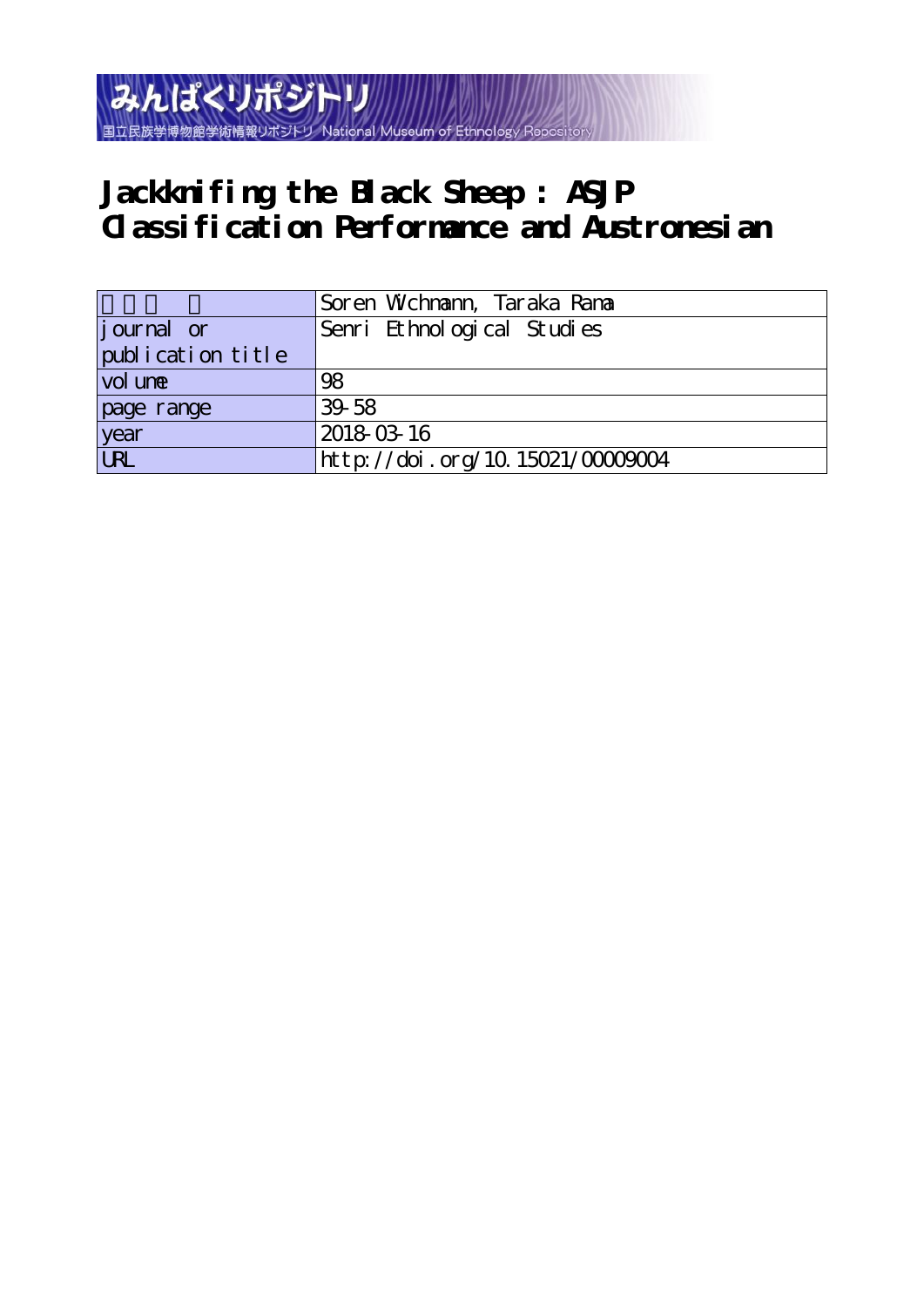# **4. Jackknifing the Black Sheep: ASJP Classification Performance and Austronesian**

**Søren WICHMANN** *Leiden University Kazan Federal University*

> **Taraka Rama** *University of Oslo*

## **Abstract**

The performance of the Automated Similarity Judgment Program (ASJP) method of language classification has been tested quantitatively across the world's language families, as well as through more detailed, qualitative inspections of ASJP trees, comparing them with classifications of individual families by experts. Different quantitative performance evaluations all point to a relatively poor overall performance in the case of Austronesian. In order to investigate why Austronesian appears to be so recalcitrant, we identify the individual Austronesian language groups that are responsible for the discrepancies between ASJP and expert classifications—the 'black sheep' of the family—using a simple technique called jackknifing. It turns out that many of the languages which induce a poor fit between the expert and ASJP classifications belong to subgroups of Austronesian that are problematic in various ways. Thus, inaccuracies in the experts' classification of Austronesian must, at least partly, be responsible for the added amount of error in the ASJP classification when it comes to Austronesian.

# **4.1. Introduction1)**

The Automated Similarity Judgment Program (henceforth ASJP) is a project dedicated to the diachronic analysis of the world's linguistic diversity, including the specific task of language classification. In Holman *et al*. (2008a) a set of 40 highly stable lexical items was selected and subsequently a large database of wordlists with translational equivalents of these 40 items (or, minimally 70% of the items) in the majority of the world's languages was assembled (Wichmann et al. 2012). The word lists are transcribed in a simplified ASCII representation already described in several papers (Brown et al. 2008; Wichmann et al*.* 2010b; Brown et al. 2013). Since 2008, the preferred approach to computing distances among languages for further input to various analyses has been a modified version of the Levenshtein or 'edit' distance called LDND (Holman et al. 2008b; Bakker et al. 2009; Wichmann et al. 2010a).

In several papers, both papers issuing directly from the ASJP project (Wichmann et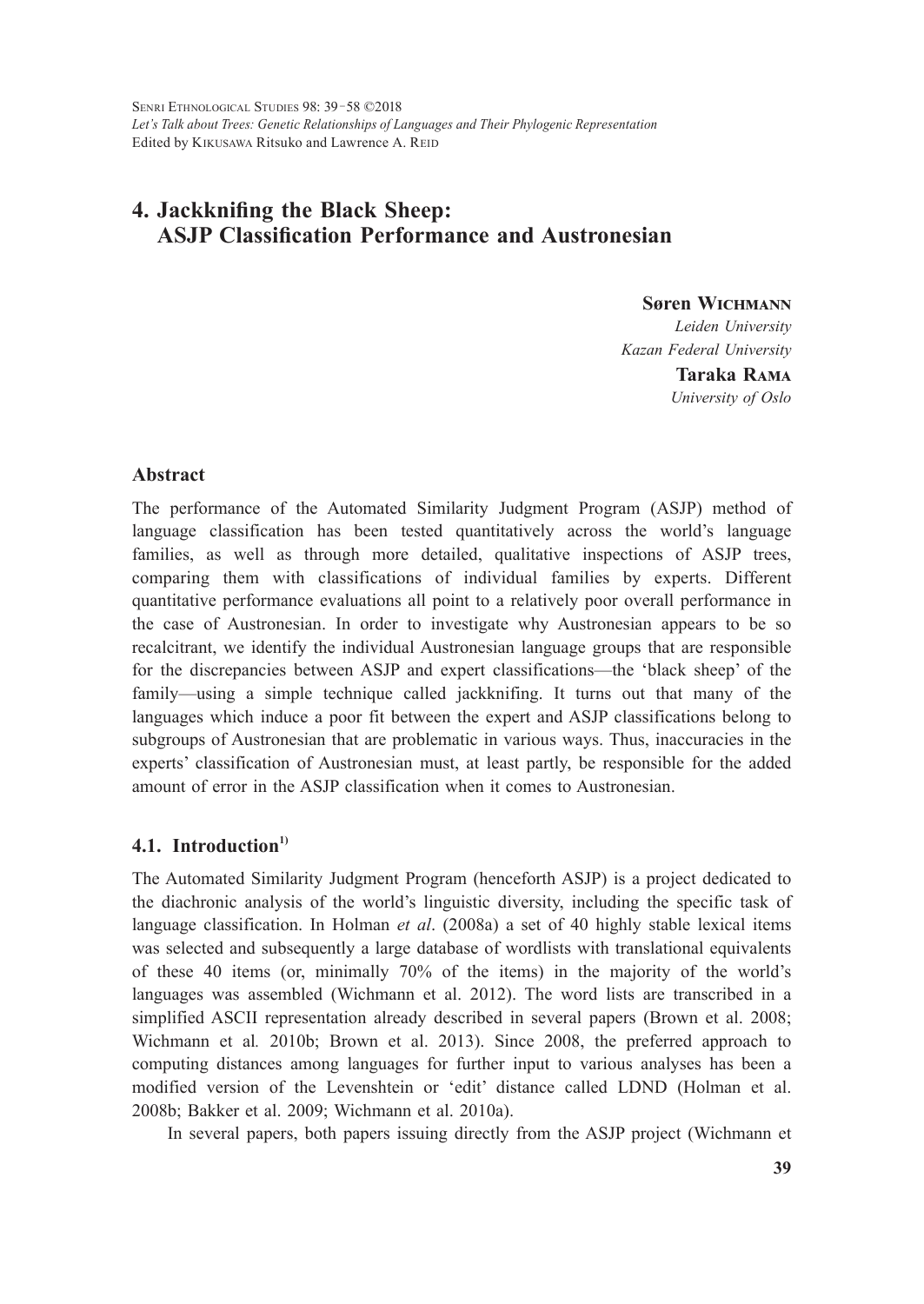al. 2010a) and papers by other scholars (Pompei et al. 2011; Huff and Lonsdale 2011), the performance of the LDND distance measure applied to ASJP word lists has been tested quantitatively on a worldwide scale. These tests show varying performance with respect to classification results across language families, from perfect to far from perfect matches with the classifications of Lewis (2009) (henceforth EThnOLOGUE) and the scheme of Dryer (2005) (henceforth the WALS classification<sup>2)</sup>). Other tests of a more fine-grained and qualitative nature have been carried out for some individual families. Hill (2011) compares an ASJP classification of Uto-Aztecan to one exclusively based on shared phonological innovations and finds only minor differences. Walker *et al*. (2012) compare an ASJP classification of the Tupi language family with the literature on Tupi classification, finding that ASJP replicates the standardly assumed overall subgrouping scheme.

One may wonder why it is that ASJP often works very well, but in some cases apparently fails to produce acceptable classifications, to judge from comparisons between ASJP distance matrices and EThnOLOGUE or WALS reported in the quantitative performance studies mentioned above. To investigate this issue, we look at the specific case of Austronesian. This is a language family which the worldwide performance surveys consistently single out as being particularly problematic for the method. Moreover, Greenhill (2011) investigated the performance of the Levenshtein distance (using a simpler variant than LDND and different wordlists than in the ASJP project) across three subsets of Austronesian languages and found that for one of the subsets one comprising languages from across the family—the performance was poor.

Since Austronesian is several thousand years old and comprises more than a thousand languages there is no reason to believe that there is some inherent quality of Austronesian languages that make them especially difficult to classify. It would be strange if all these languages at all times somehow agreed to defy the assumption of the Levenshtein approach that languages are more closely related the more similar their words are. Rather, the problems should pertain to individual languages or subgroups.

In order to pinpoint particular languages that seem to be recalcitrant we investigate two properties of each of the languages. The first property is inherent to the ASJP distance matrix, i.e., the property of reticulation or lack of tree-likeness. This can be measured for individual languages in ways that will be specified later on in this paper. A high degree of reticulation for an individual language shows that the ASJP method, in a manner of speaking, is in doubt about how to classify the language. Another property investigated concerns the relation between ASJP distances and distances as specified in expert classifications. We measure, for each language, how the exclusion of the language affects the fit between the entire distance matrix and relative distances specified in EThnOLOGUE. If the fit improves when a language is removed, it means that the particular language is inaccurately classified by ASJP—at least to judge from the way it is treated in EThnOLOGUE. This procedure is called 'jackknifing' in the phylogenetic literature (Felsenstein 2004: Ch. 20). The measure of reticulation will be called δ (this increases with more reticulation) and the fit with ETHNOLOGUE will be called  $\gamma$ ' (this decreases when the fit with the expert classification increases). These measures allow us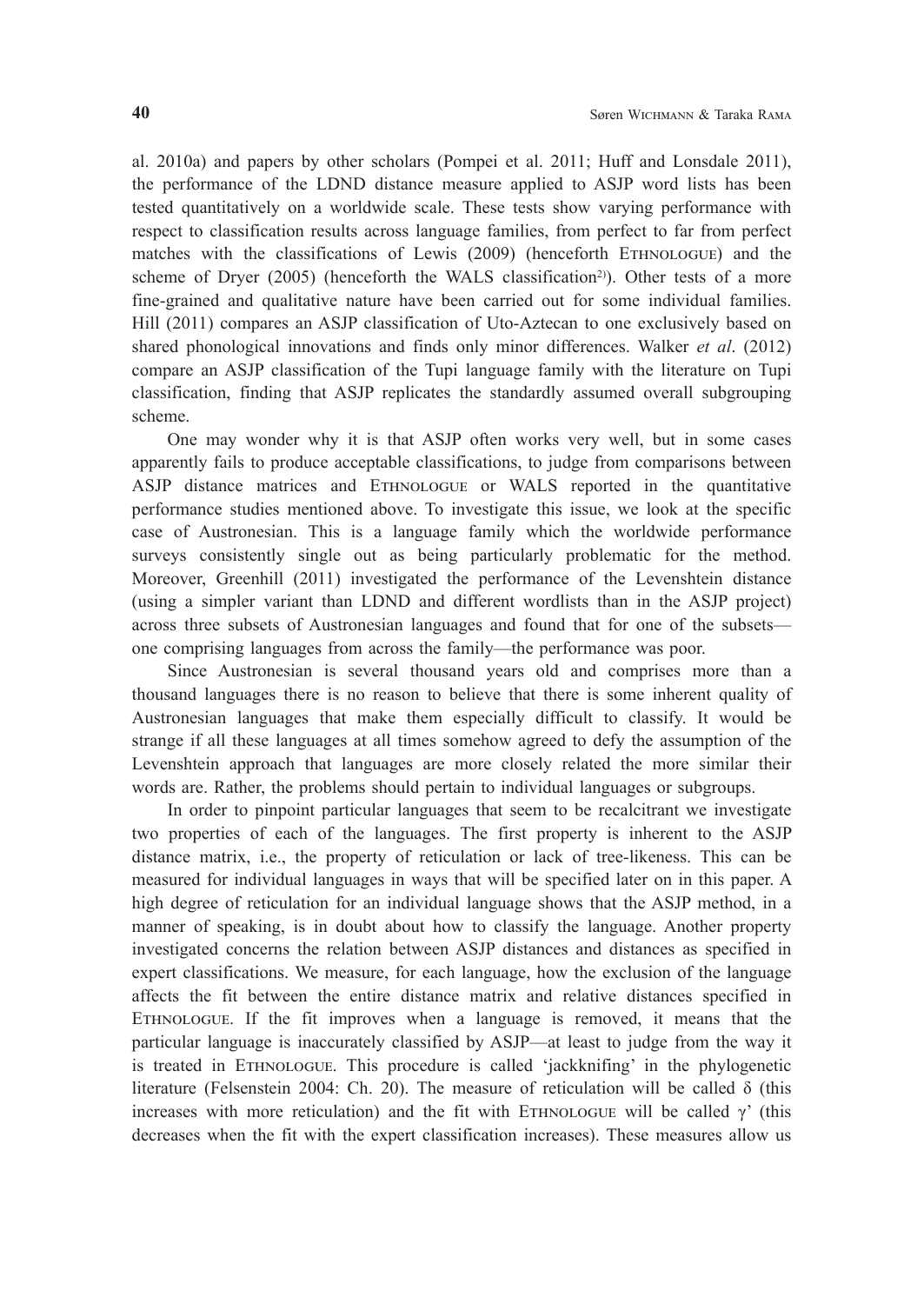to check the behavior of individual languages, including crucial cases where a language is not very reticulate (below-average  $\delta$ ) and thus does not seem to pose a problem for the ASJP method, but nevertheless has a poor fit with the expert classification (above-average  $γ$ <sup>'</sup>).

We finally look qualitatively at the comparative Austronesian literature on a representative sample of the apparently recalcitrant languages in order to pinpoint the responsibility for these 'black sheep'. Are they typically misclassified by ASJP or are there reasons to believe that experts have not yet accomplished the task of accurately fitting them into the Austronesian family tree?

#### **4.2. Performance of ASJP and Related Methods for Austronesian**

As mentioned, the ASJP project standardly makes use of a modified version of the Levenshtein distance called LDND. Since this distance measure is evaluated in three of the papers to be discussed below we briefly describe it here. A Levenshtein distance (LD) is defined as the minimum total number of additions, deletions, and substitutions of symbols necessary to transform one word into another. This is modified in two steps. The first, leading to LDN (Levenshtein Distance Normalized), consists in dividing the LD by the length of the longer of the two strings compared. The normalization has the effect that the maximal LD for any word comparison is 1 and that longer words do not influence the overall average of the pairwise comparisons more than shorter words: all comparisons are weighted equally regardless of the lengths of the words compared. In the next step, leading to LDND (Levenshtein Distance Normalized Divided), the average LDN for all comparisons of words referring to the same concept is divided by the average LDN for words not referring to the same concept. This is intended to neutralize the effects of accidental similarities.

Below we extract findings concerning the performance of the ASJP specifically with reference to LDND (and some other string similarity measures as well), and focus on how the method fares in the case of Austronesian in comparison with other language families of the world.

#### **4.2.1 Wichmann** *et al***.**

In Wichmann *et al.* (2010a) the ability of ASJP to replicate the ETHNOLOGUE and WALS classifications is measured in different ways for each of these two classifications. For the ETHNOLOGUE classification the measure of fit is called γ. To calculate γ, all sets of three languages—triples—are inspected computationally. Whenever ETHNOLOGUE classifies two languages, P and Q, in the same group and the third language, R, outside the group, this implies that the distance between P and Q is less than the distance between P and R, and also that the distance between P and Q is less than the distance between Q and R. Stated more formally,  $|PQ| \le |PR|$  and  $|PQ| \le |QR|$ . If the ASJP distances for the same set of languages are ordered in a similar way as one of the comparisons, it is counted as a concordant comparison, C. If not, it is counted as discordant, D. Cases of ties, such as  $|PQ| = |PR|$ , occur when the three languages are in the same subgroup or belong to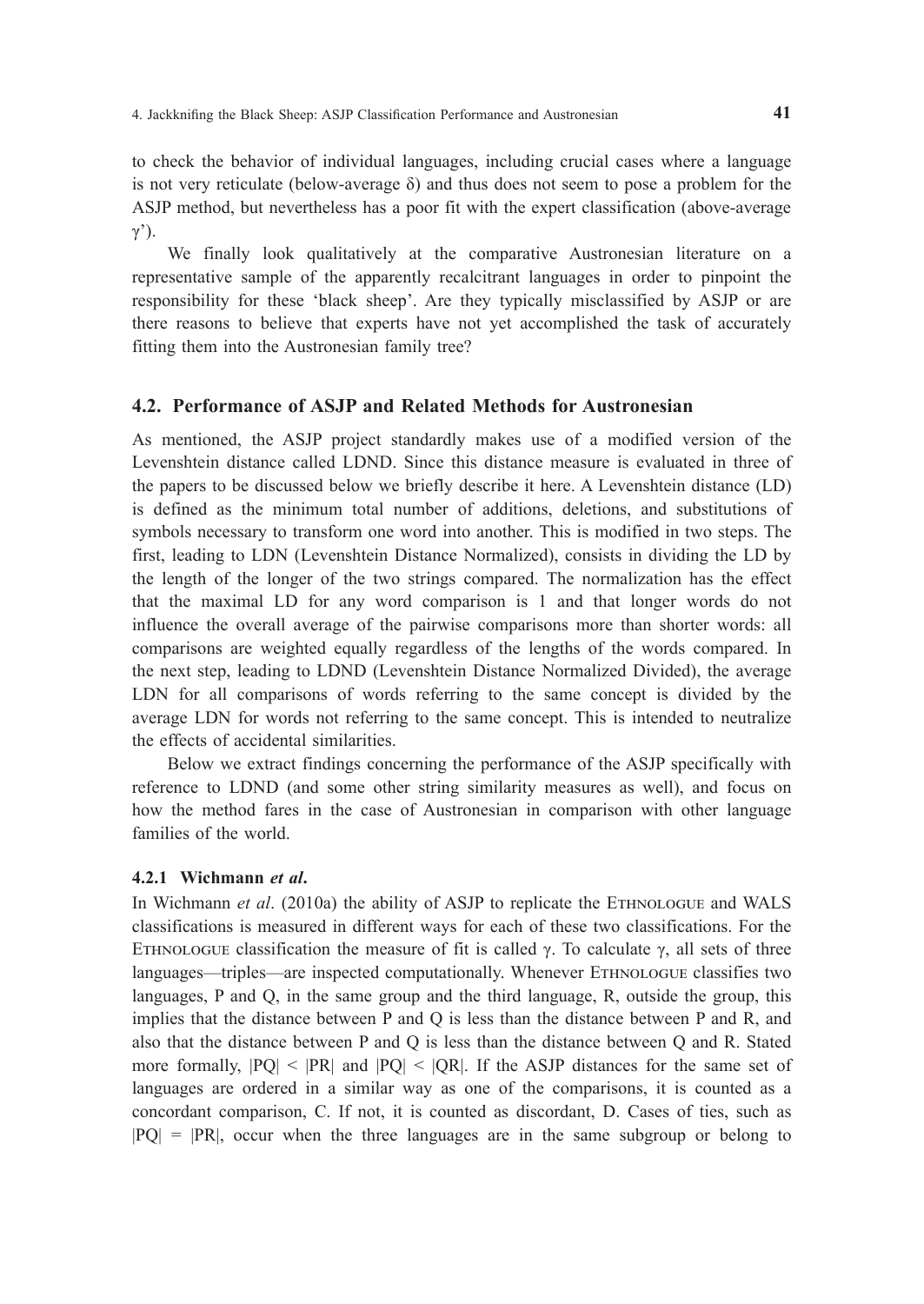distinct highest-order subgroups of a family. When a tie occurs, this is neither counted as concordant or discordant. Now  $\gamma$  can be computed as (C–D)/(C+D). This can take the following values: 1 when both comparisons are concordant or when one is concordant and there is one tie; 0 when one comparison is concordant and the other discordant;  $-1$ when both comparisons are discordant or when one is discordant and there is one tie. The measure of fit with WALS is simpler, since the WALS classification is also simpler than that of EThnOLOGUE, having only 3 levels: two languages can belong to the same genus, to different genera within a family or to different families. These three levels are converted to numbers such as 1, 2, and 3, which are subsequently correlated with the ASJP distances using Pearson's correlation coefficient *r*.

 For the 49 families in the study, γ ranges from 0.1974 to 1, with a mean of 0.7331. Austronesian has the next to lowest  $\gamma = 0.2535$ . With respect to the WALS classification there are 33 families in the study with representatives from different genera. Pearson's *r* varies from 0.1589 to 0.9304, with a mean of 0.6329. The lowest *r* score found is for Austronesian.

#### **4.2.2 Pompei** *et al***.**

In their Supporting Information, Pompei *et al*. (2011) report generalized Robinson-Foulds (GRF) distances between phylogenetic trees from across the world's families based on LDN and LDND, using three different phylogenetic algorithms: Neighbor-Joining (Saitou and Nei 1987), FastME (Desper and Gascuel 2002), and their own FastSBiX method. GRF is a count of nodes that differs between two trees, normalized by the theoretical maximum. Unlike the standard Robinson-Foulds distance, the GRF does not count differences arising because a resolved node in one tree corresponds to an unresolved node in the other. In other words, if one tree shows that languages P and Q are closer to one another than either is to R in one tree, whereas the other tree depicts the three languages, P, Q, and R, as descending from one and the same node, this is not counted as a difference. This is a very reasonable procedure considering the fact that trees produced by experts often contain unresolved nodes, whereas computationally derived trees will nearly always be fully binary. Whereas γ and *r* of the study of Wichmann *et al*. (2010a) increase with a better fit, GRF decreases with a better fit.

For the 49 families in the study, mean GRF for the combination of LDN and LDND with the three different phylogenetic methods ranges from 0.1285 to 0.1414. The different methods consistently show poor performance for Austronesian, whose rank in terms of how well the methods work is between no. 38 and no. 44 among the 49 families. The GRF scores for Austronesian are between 0.1907 and 0.3279, consistently greater than the average.

#### **4.2.3 Huff and Lonsdale**

Similar to Pompei *et al*. (2011), Huff and Lonsdale (2011) compare the performances of different string similarity algorithms in combination with different phylogenetic algorithms. The string similarity algorithms applied are LDND and ALINE, where the latter is an algorithm that takes into account the phonetic similarity between segments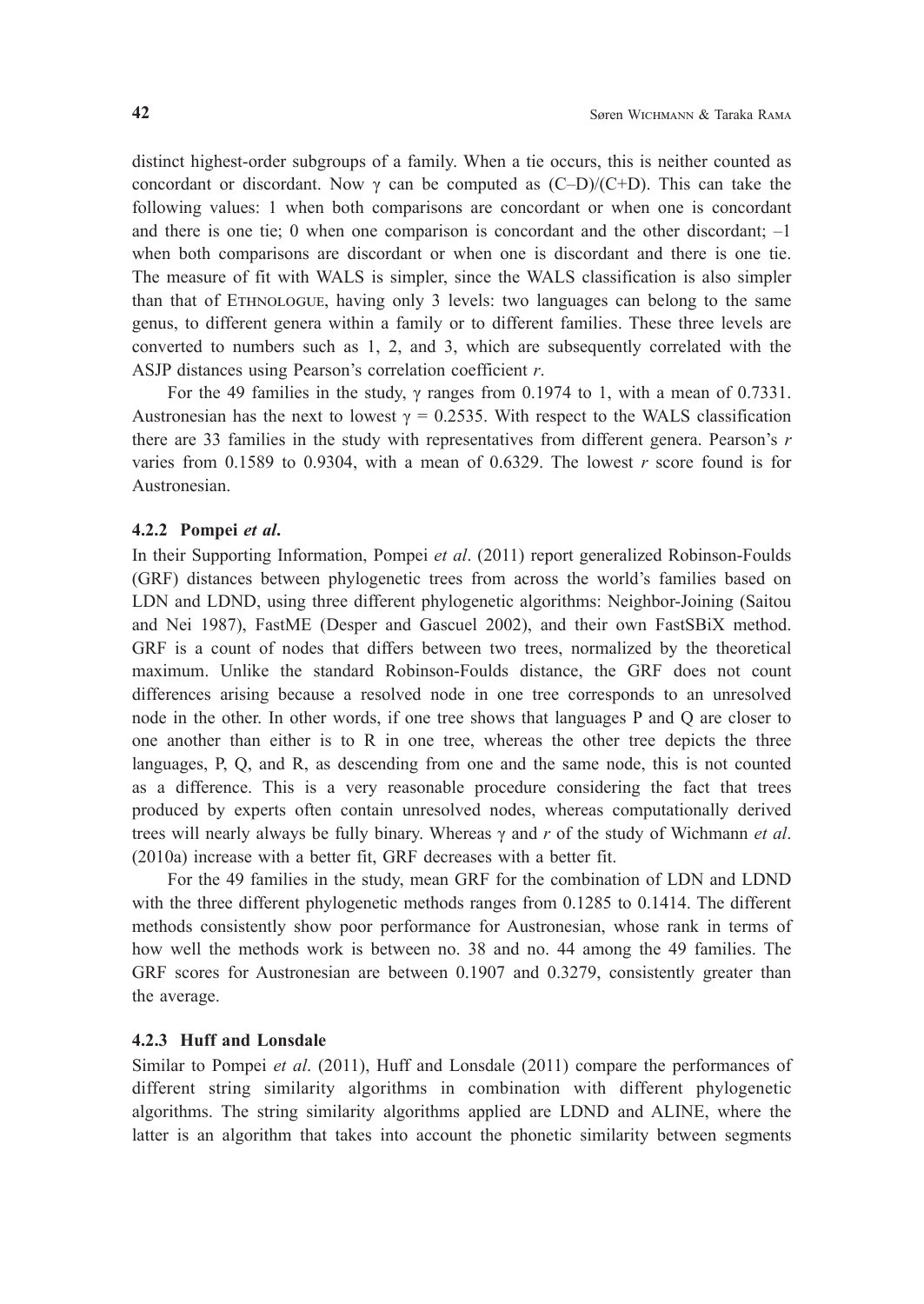when calculating the similarity between two words (Kondrak 2000). The phylogenetic algorithms tested are Neighbor-Joining (mentioned earlier) and the simpler UPGMA algorithm (Sokal and Michener 1958). Also, as in Pompei *et al*. (2011), EThnOLOGUE is used as a gold standard, but Huff and Lonsdale do not use a version of the Robinson-Foulds distance where node resolution is taken into account; instead the raw Robinson-Foulds (RF) distance, where all discrepancies are counted, is used.

Sixty-one families are included in the study. The mean RF distances across the four combinations of methods are similar, ranging from 0.6636 to 0.6897. The ranks for Austronesian among the 61 families with respect to performances of the different combinations of methods are also similar, lying in the range from no. 48 to no. 52. The RF scores for Austronesian range from 0.85 to 0.87, well above the average.

#### **4.2.4 Greenhill**

Given that Austronesian consistently ranks low in the performance results reported above for three different world-wide surveys, it is not surprising that Greenhill (2011) also finds that lexically-based classifications of Austronesian languages using the Levenshtein distance apparently face problems when EThnOLOGUE is used as the gold standard. Based on Austronesian alone, Greenhill makes the general claim that "Levenshtein distances fail to identify language relationships accurately", to quote the title of his paper. As the other studies have clearly shown, however, the performance of string-similarity-based lexical classification methods in the specific case of Austronesian is not typical for their performance across the world's language families. Moreover, Greenhill's own paper shows that the performance varies considerably depending on which group of Austronesian languages is being looked at. In the following we briefly summarize the author's findings.

Greenhill uses the LDN version of the Levenshtein distance. His metric for measuring the difference between LDN-based trees and ETHNOLOGUE is related to  $\gamma$ described in section 4.1 above in as much as triples are compared. But Greenhill's metric—which we will call μ for 'match'—only allows for full matches (assigned 1) or non-matches (assigned 0), whereas γ allows for partial matches, in the case where there is one concordant and one discordant comparison. This difference is best illustrated with an example. Suppose that the distances among three taxa in the classification to be tested are as follows:  $|PQ| = 3$ ,  $|QR| = 6$ ,  $|PR| = 5$ . If the gold standard groups P and Q closer together to one another than either is to R, a situation which we can symbolize  $((P, Q),$ R), then  $\gamma = 1$  (two concordant comparisons out of two comparisons) and  $\mu = 1$ . Given ((P, R), Q), then  $\gamma = 0$  (a conconcordant and a disconcordant comparison) and  $\mu = 0$ . Given ((Q, R), P), then  $\gamma = -1$  (two disconcordant comparisons) and  $\mu = 0$ . In the special case where the triplet is unresolved, i.e., where  $(P, Q, R)$  holds,  $\mu$  can be set to 0 if one wants to punish the test tree for being more resolved than the gold standard, or the triplet can be ignored altogether. Greenhill reports on results of both choices. In the calculation of γ in Wichmann *et al*. (2010a), comparisons involving unresolved triplets were ignored.

Greenhill reports different numbers for  $\mu$  (which are expressed in percentages) for different samples of Austronesian languages and for the two versions of  $\mu$ —the one that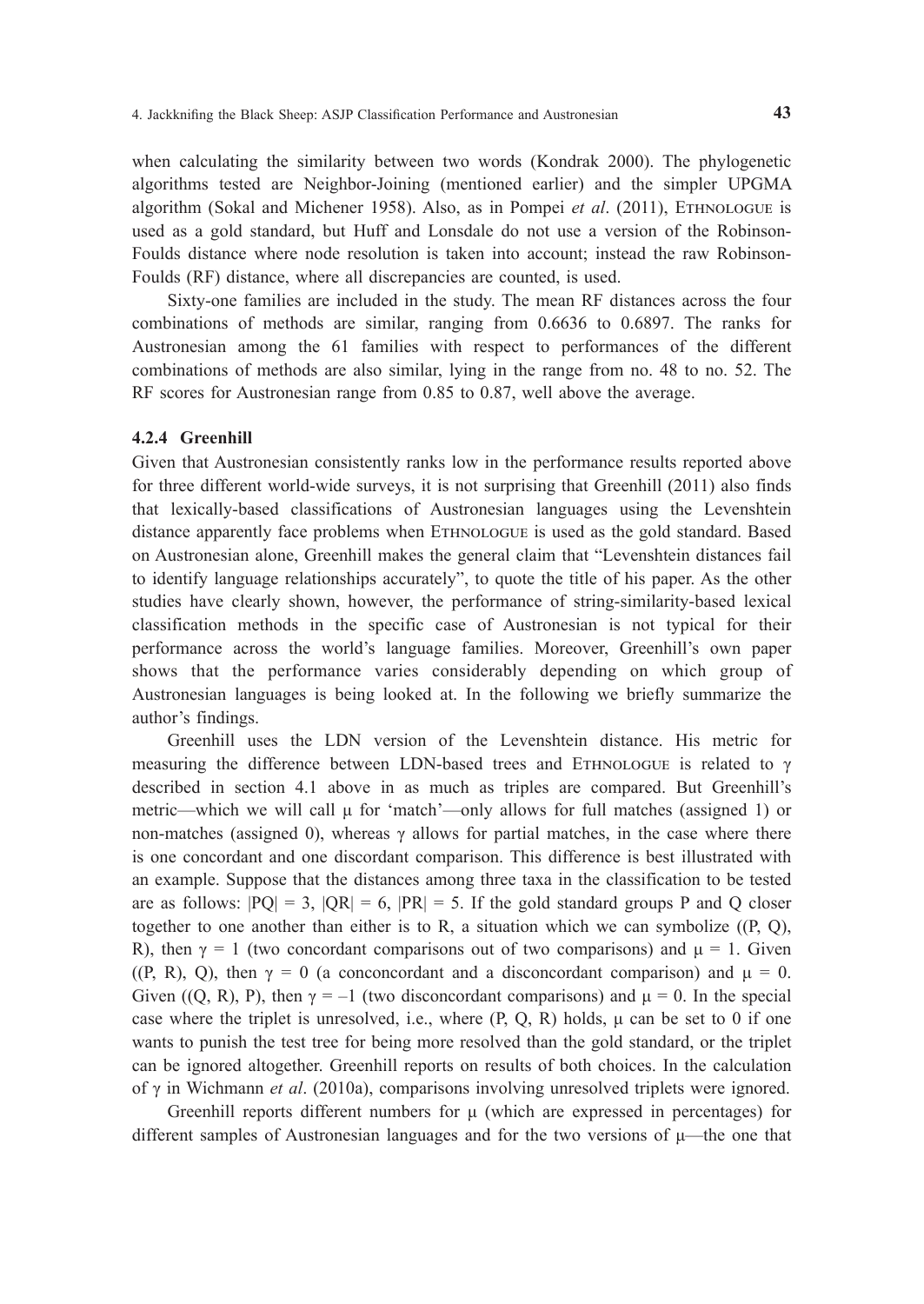counts comparisons with unresolved nodes as representing failures and the one that does not take them in account. It is the latter version which is of interest. Results for four samples of languages are reported: (1) a full set of 473 121-item word lists in the ABVD database (Greenhill et al. 2008); (2) a subset of 121 word lists from across the family compiled by Robert Blust; (3) a subset of 91 languages from Solomon Islands; (4) a subset of 45 Philippine languages. Sample (1) is problematical because orthographies vary across the sample, introducing errors that cannot be attributed to LDN. In contrast, the word lists of samples  $(2-4)$  are in standardized orthographies. The results for  $\mu$  are as follows for the different samples: (1) 47.8%; (2) 44.7%; (3) 77.0%; (4) 76.8%. Greenhill writes in his conclusion that "[t]he performance of the Levenshtein distance at classifying the Austronesian languages using basic vocabulary data was poor with the correct subgroup chosen only 41.3% of the time" (a percentage which is given an extra knock down to a rounded 40% in the abstract of the paper). The 41.3% (or  $\approx$ 40%) chosen by the author as representative of the entire performance study is the μ value obtained for the full sample of 473 word lists marred by orthographical inconsistencies, and it is the version of the μ that penalizes a test tree for being more resolved than the gold standard. It would be more fair to refer to the percentages for samples (2–4) just given. Here we see good, 76.8%-77.0%, fit for the regional samples and a low fit of 47.8% for the broader sample.

Like the worldwide surveys, Greenhill's results raise the question of why the performance of LDN is so variable. The author tries to address this question by looking for a correlation between the average proportion of correct triples and phylogenetic distances as measured by "the average number of EThnOLOGUE classification nodes subtended by each language triplet." The definition is not entirely clear, but appears to refer to the amount of nodes in the EThnOLOGUE tree separating the two closest languages plus the number of nodes separating the ancestor of these two closest languages and the most distant one in the triple. The proportion of correct triples diminishes as the phylogenetic distance increases, but only down to about 15 nodes. Beyond that μ starts to fluctuate between values anywhere between 0 and 1. According to the author, one observes "an increase in accuracy with very large phylogenetic distances perhaps suggesting a potential role for the Levenshtein distance for discriminating between different language families" (Greenhill 2011). This is an interpretation of a rising LOESS curve of best fit. Actually, we would not invest confidence in the LOESS fitting, but would rather view the situation as one of random fluctuation around the value 0.33. When there is an equal probability of getting 0, 1 or 2 concordant comparisons the theoretical possibility of getting a fit of 1 (two concordant comparisons) is  $0.33$ , and this appears to be the value around which  $\mu$  fluctuates. Somewhat unnecessarily Greenhill samples 10,000 triples in his evaluation rather than using the full set of triples, which runs into the millions. A larger sample would mean less fluctuation around the theoretical probability of one particular event. Greenhill does not provide the kind of information that would allow us to replicate his results, but in section 4.3 below we look at the behavior of our own data and find a similar behavior for increased time depth of triples as Greenhill found for increased phylogenetic distance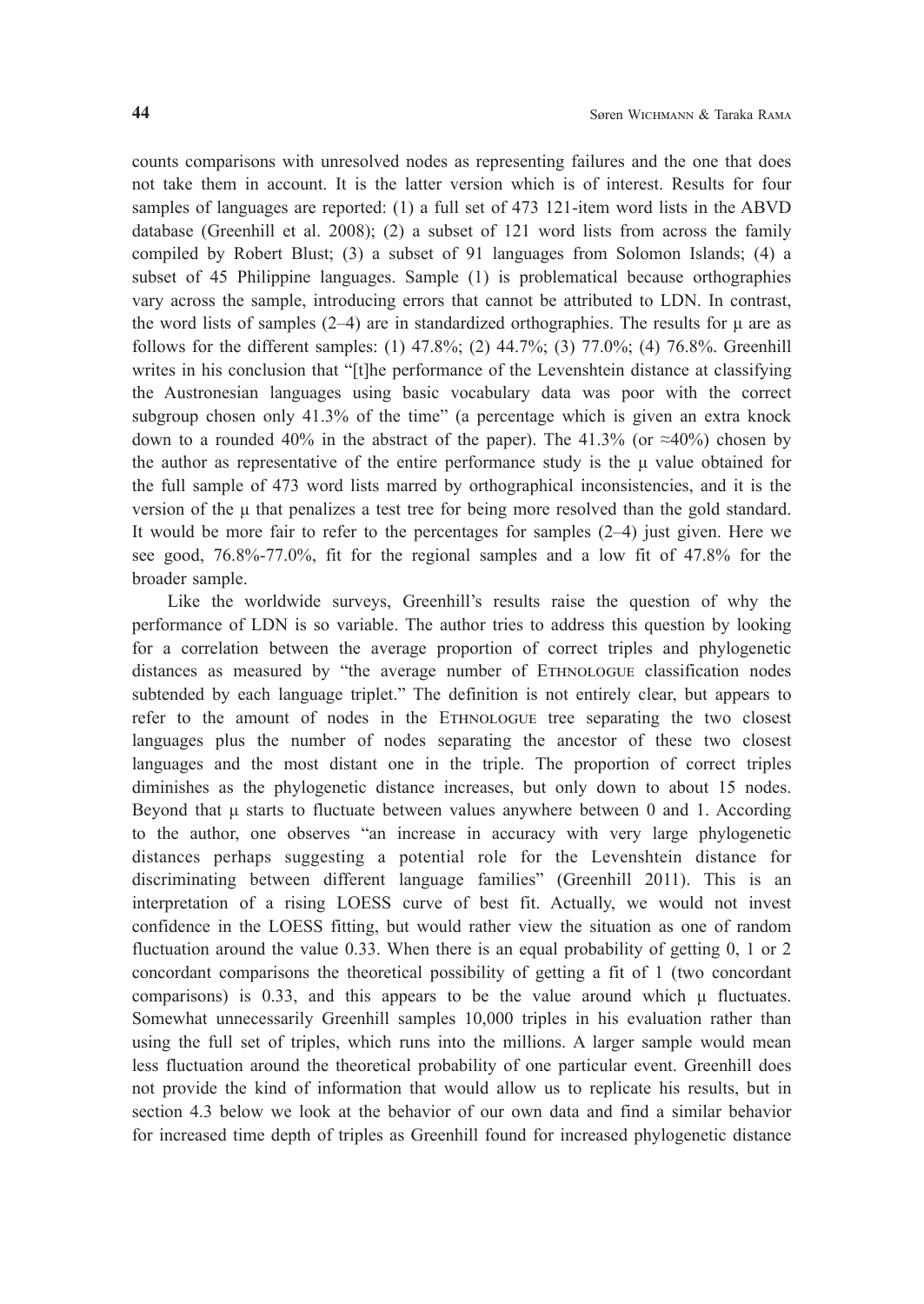for the triples in his data. Moreover, we show that the fluctuations increase with smaller samples and that the behavior for the time depth corresponding to the family age is best interpreted as random.

To sum up, Greenhill's study, as other studies before his, shows an overall poor fit between the Austronesian classification and one based on the Levenshtein distance. The fit decreases as phylogenetic distance increases. Although phylogenetic distance does not translate directly into temporal distance, the effect does seem to ultimately be an effect of age of separation. For the Solomon Islands and Philippine subset of languages the fit is very good. This suggests either that some subgroups are more 'well behaved' than others—possibly because some subgroups are better classified by experts than others—or that performance increases at the level of more shallow subgroups because of an age effect. Quite possibly, a combination of these factors is at work. Thus, the results are far from equivocal.

#### **4.2.5 Interim Summary**

The Levenshtein distance (in its different guises) shows variable performance across different families. Austronesian is among the most recalcitrant families. But apparently some Austronesian languages are more recalcitrant than others, mirroring the variable performance situation across language families. In order to understand why a completely consistent and automated method apparently sometimes works well and sometimes not, it is necessary to go into more detail, observing the behavior of individual subgroups and languages. This will be attempted later on in this paper.

#### **4.3. A Systematic Effect of Age**

As discussed in section 4.2.4 above, the study of Greenhill (2011) shows a decreasing fit between Levenshtein distances and EThnOLOGUE as the phylogenetic distances for triples of languages increase. Here we are interested in seeing whether our data show a similar behavior with respect to absolute temporal separation.

We sample all triples for the 1,137 Austronesian word lists (representing different doculects) in the ASJP database (Wichmann et al. 2012). In order to correctly classify three doculects relative to one another it suffices to determine which two are the closest. If there is an effect of age within the triple one should therefore look at the relationship between the distance between the two closest doculects, translated into absolute time, and  $γ$  (the fit with ETHNOLOGUE). The following example will be an aid for seeing the rationale in this approach. The languages picked for illustration are the Indo-European languages Western Punjabi (an Indic language of Pakistan), Gujarati (an Indic language of India), Persian (an Iranian language of Iran), and English (a Germanic language). We define two sets of languages: Set I {Western Punjabi, Gujarati, Persian} and Set II {Western Punjabi, Gujarati, English}. From comparative Indo-European linguistics, it is known that within these two triples Persian and English are the most distant languages, i.e., the outgroups. A greater separation of the outgroup should not make the problem of identifying which languages are the two closest more difficult. Persian is more closely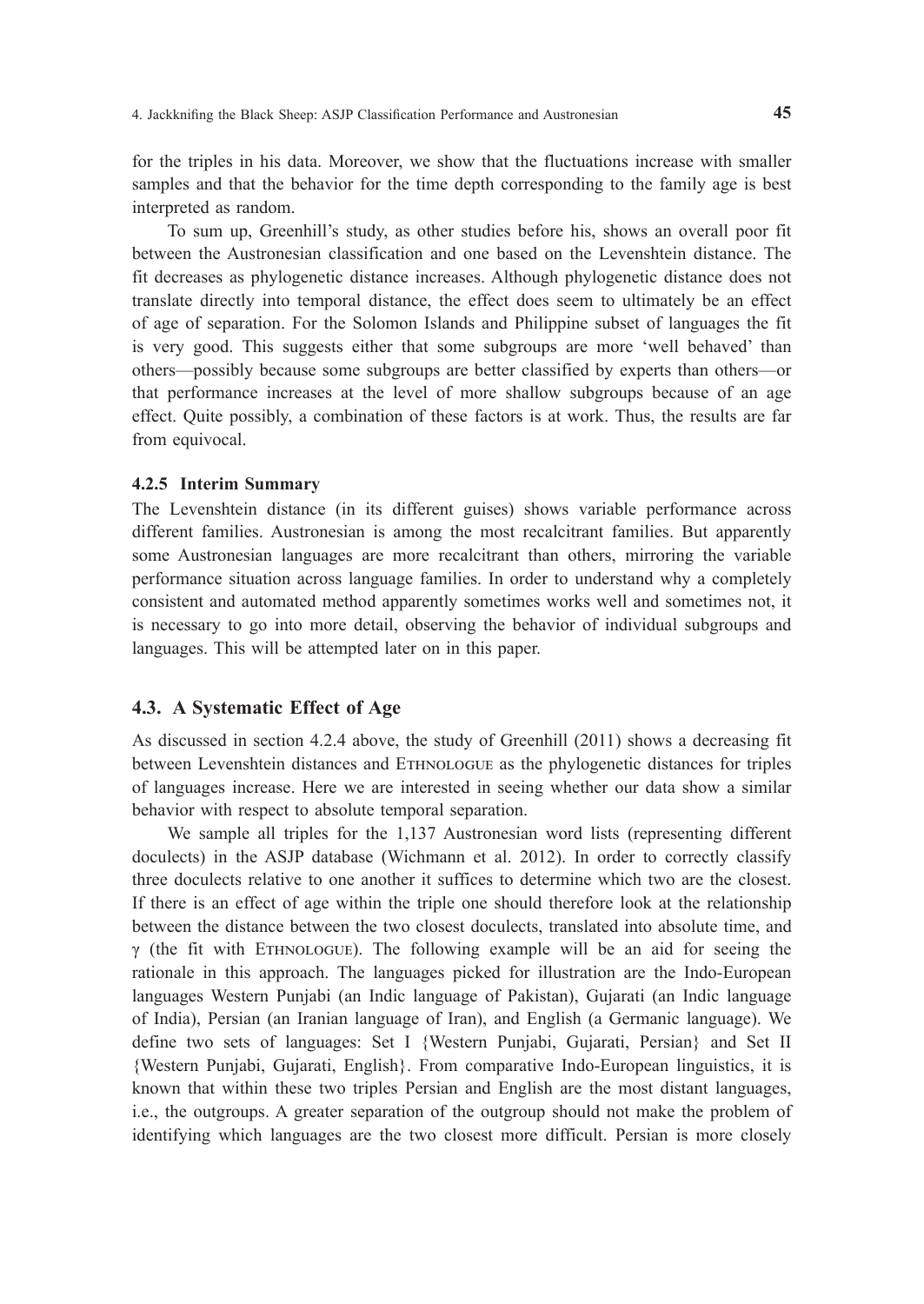related to Western Punjabi and Gujarati than English is, given that Persian, Western Punjabi, and Gujarati all belong to the intermediate Indo-Iranian subgroup of Indo-European. But that does not make it easier to determine the relative relations within Set I than to determine the ones within Set II. Thus, when we compare the time depth of a triple and  $\gamma$  we should not involve the outgroup in the time depth.

Following the logic of the previous paragraph we look at the distance between the two closest doculects in each triple in relation to γ. But first we translate the distance into an absolute time separation using the formula from Holman *et al*. (2011):

 $t=1000*(\log_{10}((100-LDND/100)-\log_{10}(0.92))/(2*\log_{10}(0.72)),$ 

where LDND is expressed as a percentage. In the approach of Holman *et al*. (2011), a similarity of 92% corresponds to zero years of separation because there is still some difference, estimated to be 8% on average, within lects of a language even if speech communities have not yet diverged. Thus, if two doculects have a similarity of more than 92%, the age estimate will be negative. We ignore these cases. We also ignore cases where LDND  $\geq$  100%, because in these cases the formula would require taking the logarithm of a number equal to or smaller than 0, which is not possible. In Figure 4-1,  $\gamma$ is plotted as a function of time separation for the 184,895,622 triples remaining after the outliers on the time scale which could not be plotted—and which in any case would just have continued the trends—have been excluded. Values of  $\gamma$  have been averaged within bins of 100 years.

Figure 4-1 shows a symmetrical, S-shaped curve within the interval of around 0 to 5,000 years, and for ages greater than around 5,000 years a trumpet shape where the



**Figure 4-1** Mean γ as a function of time separation of the two most similar doculects in Austronesian triples.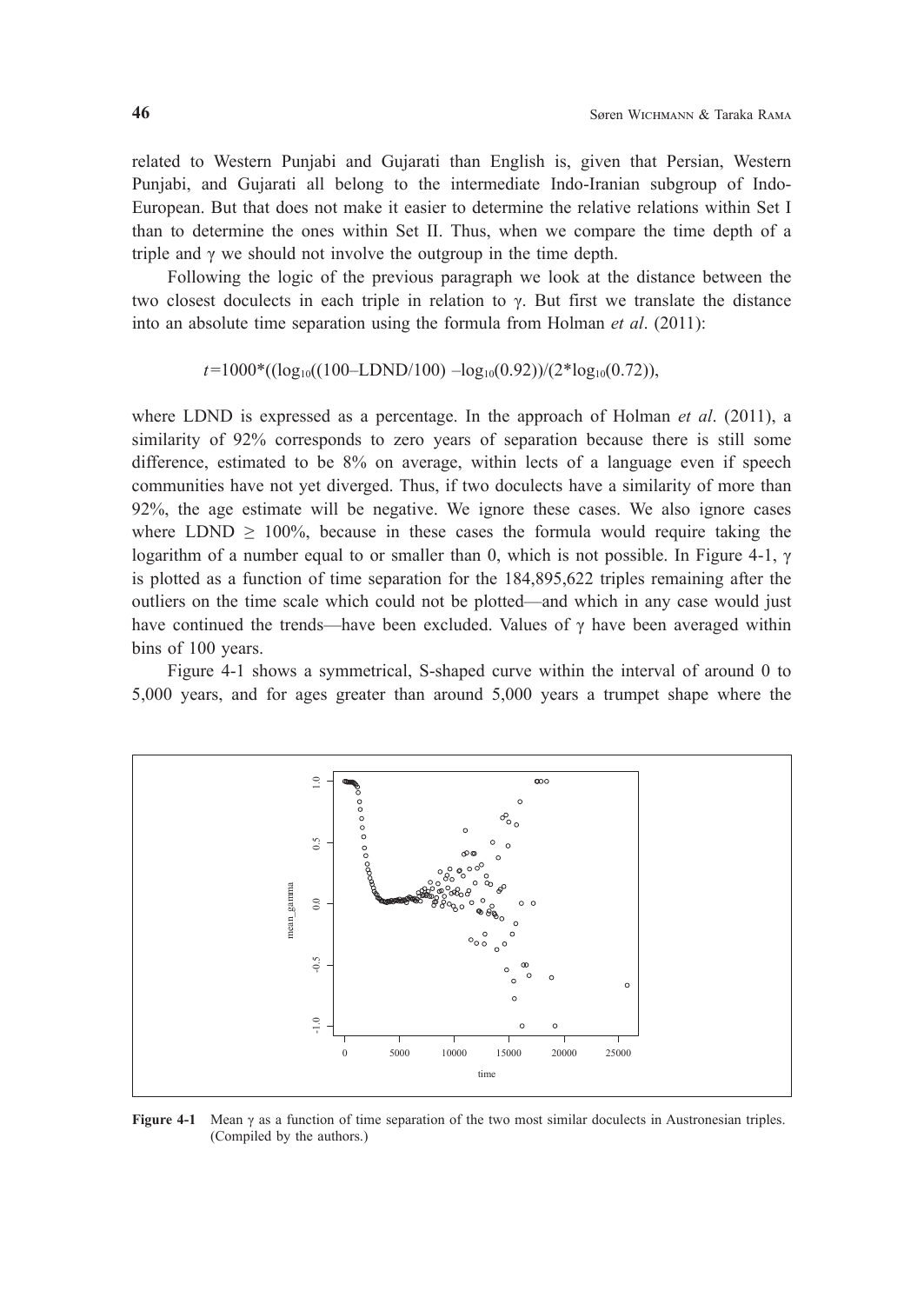points fluctuate more and more with increasing time depth. In order to show that the picture for  $t \geq 5,000$  years is what one would expect from a purely stochastic process, we conducted a simulation where values of –1 and 1 are assigned to an event with equal probabilities. The values of  $\gamma$  can be –1, 0 or 1. If the probability of two concordant comparisons is equal to the probability of two discordant comparisons the values will fluctuate around 0, so outcomes with the value 0 (one concordant and one discordant comparison) can be ignored for the purpose of this simulation. We simulated a number of trials equal to the number of triples in each time bin  $\geq$  5,000 years using the sample function of R 2.13.1 (R Development Core Team 2011). The results of the simulation are shown in Figure 4-2.

A comparison of the plots in Figures 4-1 and 4-2 reveals that something very similar to real results can be obtained from a stochastic process like flipping a coin. Thus,  $\gamma = 0$ obtains when randomness sets in. The reason why values fluctuate more with greater time separation is that the number,  $n$ , of triples in each time bin gets fewer.<sup>3)</sup>

The time depth of Austronesian was estimated by Holman *et al*. (2011) to be 3,633 years, based on linguistic distances averaged across subgroups.4) Thus, Figure 1 shows that for pairs of doculects whose linguistic distance translates into a time smaller than the family age, γ is non-random and positive, but when the time separation grows larger than the family age,  $\gamma$  averages to 0 and behaves randomly.

The result of the exercise presented in this section is clear enough: the discrepancy between ASJP and EThnOLOGUE grows with time. The interpretation of the result, however, is less straightforward. It would be too rash to conclude that ASJP becomes more erratic with greater time depths, since this interpretation would entail that ASJP is

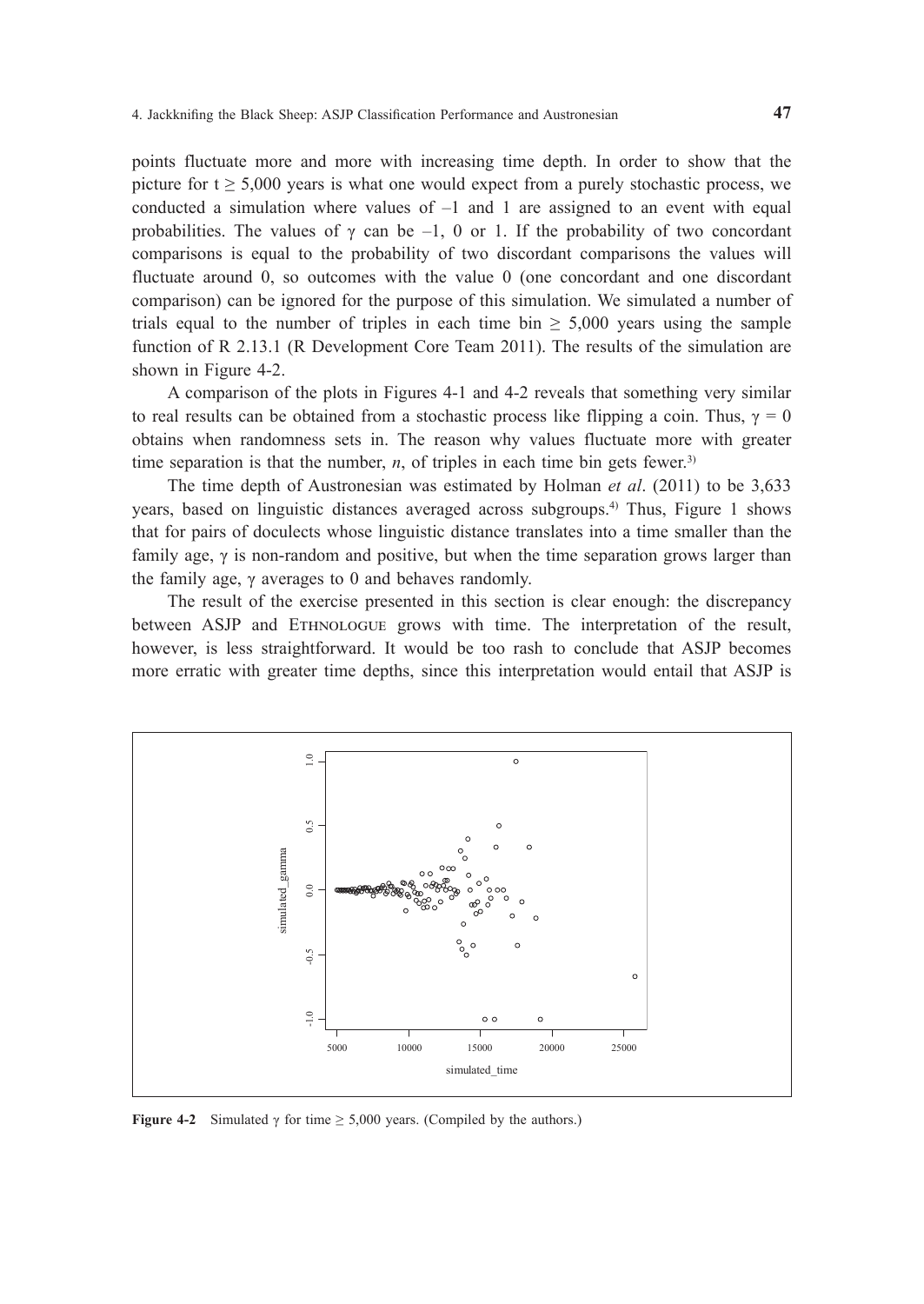wrong whenever it disagrees with EThnOLOGUE. It might alternatively be the case that the EThnOLOGUE becomes increasingly unreliable as a function of time. Moreover, it should not be forgotten that the test has been carried out using triples whose relative distances are evaluated without reference to their relationships with any other Austronesian doculects. Given the entire set of doculects and an appropriate phylogenetic algorithm, more information would be available for the correct classification of any subset of three doculects relative to one another. Thus, even if a triple scores a  $\gamma$ -value of 0 or –1 it may well end up in the right place when the relationships between each of the three doculects and all other Austronesian doculects are taken into account. Thus, it is necessary to look more closely at the behavior of individual subgroups and doculects to understand the phenomena underlying the seemingly simple relation between  $\gamma$  and time. This is the purpose of the remainder of this paper.

#### **4.4. Reticulation (δ) and Jackknife Gamma (γ')**

Holland *et al*. (2002) define a measure of conflict in phylogenetic trees called δ. It is discussed and applied to different kinds of datasets in Gray *et al*. (2010), and the Splitstree software (Huson and Bryant 2006) has an implementation of it (we use our own implementation in this paper, however). Briefly,  $\delta$  measures the deviation of a quartet of taxa from the so-called four-point condition on distances between the taxa. When the four-point condition holds for the six distances among the four taxa, the two sums of the two largest distances are equal and greater than the sum of the two smallest distances. Thus, δ measures the deviation from this condition. If a reticulate quartet is depicted as a box with branches issuing from each corner, as in the Neighbor-Net graphs of Splitstree, δ will correspond to the ratio between the length of the shortest side of the box and the length of the longest side. For a group of taxa (e.g., a language family) with more than 4 members,  $\delta$  can be averaged over all quartets; for less than 4 members  $\delta$  is not defined.

 Wichmann *et al*. (2011: 233) reported on significant correlations between δ and four different measures of fit between ASJP trees or distance matrices and expert classifications (WALS and EThnOLOGUE), one of them being γ. The Spearman correlation between  $\delta$  and  $\gamma$  across the language families in the ASJP database (version 14) was found to be  $-0.5982$  ( $p < 0.00001$ ). In other words, as the average reticulation across the quartets in a family increases, the fit with expert classifications tends to decrease. Normally we would trust expert classifications, and  $\gamma$  can then be interpreted as saying something real about how well ASJP distances fit true classifications. But if, in some individual cases, we do not trust the expert classifications,  $\delta$  can be used as a proxy for the accuracy of ASJP classifications, given that it overall correlates with  $\gamma$ . This is a crucial insight for the present purposes, because the problem that we face with the Austronesian case is how to gauge the reliability of the classification for individual languages and subgroups when we want to leave the question of the trustworthiness of the gold standard open. In this situation, we can use  $\delta$  as a proxy for the reliability of the classification of individual languages. We calculate  $\delta$  for individual doculects by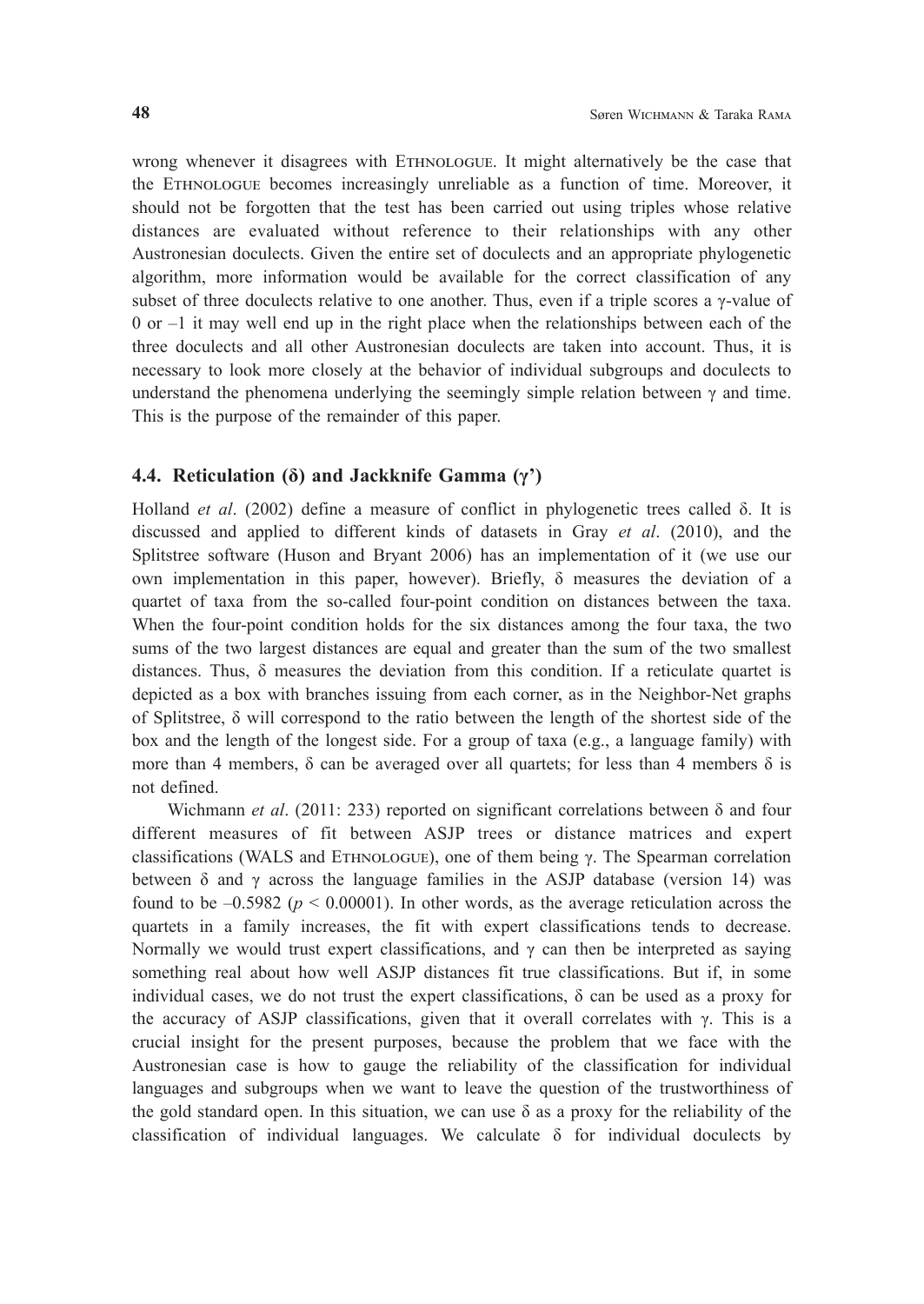**Table 4-1** Four categories defined by the combined behaviors of γ' and δ. (Compiled by the authors.)

|                           | $\delta \leq \text{mean}(\delta)$ | $\delta$ > mean( $\delta$ ) |  |  |  |
|---------------------------|-----------------------------------|-----------------------------|--|--|--|
| $\gamma - \gamma' \leq 0$ | AwEb: 139 (12.2%)                 | AbEb: 402 (35.6%)           |  |  |  |
| $\gamma - \gamma' \geq 0$ | AwEw: 342 (30.1%)                 | AbEw: 254 (22.3%)           |  |  |  |

averaging δ over all the quartets in which a doculect participates.

The proxy for the expected fit of a doculect to an accurate classification,  $\delta$ , can be compared with the actual fit of a doculect to a given classification. The latter is measured through what we will call jackknife gamma,  $\gamma$ . To obtain  $\gamma$  for a doculect, we measure the average  $\gamma$  for all Austronesian triples excluding the doculect under consideration. A comparison of  $\gamma$ —the measure of fit for the whole family—and  $\gamma$ —the measure of fit for the family excluding a particular doculect—tells us whether the doculect contributes positively or negatively to the overall fit. If  $\gamma - \gamma' < 0$ , it means that the doculect affects the fit adversely, because the fit increases when the doculect is removed. If  $\gamma - \gamma' > 0$ , then the opposite situation obtains.

We can now distinguish between four different kinds of situation for individual doculects, cf. Table 4-1. The situations are defined by combinations of whether  $\delta$  is smaller (or equal to) or greater than the family mean and whether  $\gamma$  increases or decreases (or stays the same) when a doculect is removed (jackknifed). For ease of referring to the four situations we introduce a sheep metaphor. When a  $\delta$  for a doculect is smaller than the mean it can be regarded as a white sheep—a well-behaved family member—from the point of view of ASJP, but when  $\delta$  is greater than the family average it is an ASJP black sheep. From the point of EThnOLOGUE, if the fit increases when a doculect is removed, that doculect is a black sheep, but when the fit decreases or stays the same it is a white sheep. We choose the mnemonic letter sequences Aw and Ab for ASJP white and black sheep and Ew and Eb for EThnOLOGUE white and black sheep. Figure 4-3 also displays the number of occurrences of each category.

In the AwEw and AbEb situations the ASJP classification either largely agrees or largely disagrees with the EThnOLOGUE classification. When there is disagreement, the ASJP classification also has internal problems classifying a doculect. In the AbEw situation ASJP also has internal problems, but it nevertheless largely agrees with EThnOLOGUE. The most interesting situation is AwEb, where ASJP does not experience internal problems and nevertheless disagrees with EThnOLOGUE. Here we suspect that ASJP could be correct and ETHNOLOGUE wrong.

Table 4-2 displays the distribution of the four categories defined in Table 4-1 across major Austronesian subgroups. It shows the number of doculects in each of the four categories and, in the last column, the percentage of doculects comprised by the numerically dominant category. The number corresponding to the percentage is boldfaced. These features (the last column and the bold-face) are intended as a help to gain an overview of the distributions. The first nine subgroups listed (Atayalic through Western Plains) are the highest-order branches spoken in Taiwan. For Malayo-Polynesian (MP), the highest-order branch containing the rest of the Austronesian languages, we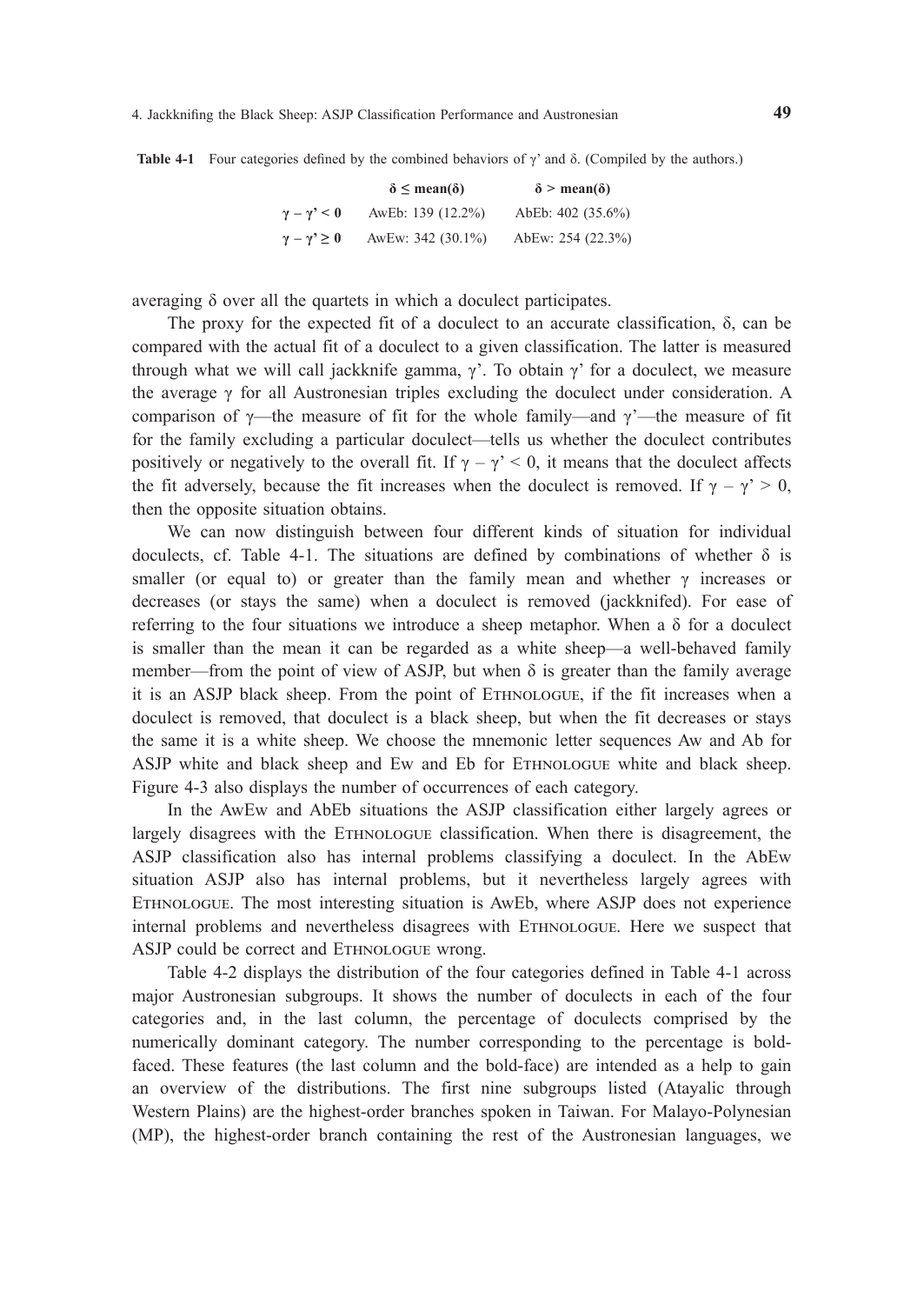| Ethnologue subgrouping |                     |               | <b>Doculects</b>    |                                                                                                                                                                     |  |  |
|------------------------|---------------------|---------------|---------------------|---------------------------------------------------------------------------------------------------------------------------------------------------------------------|--|--|
| South<br>Halmahera     | East Makian-Gane    |               |                     | Giman [gzn], East Makian [mky], Mailoa [mky], Ngofagita<br>[mky], Ngofakiaha [mky], Peleri Samsuma [mky], Saketa<br>[mky], Soma [mky], Tahane [mky], Wosi [mky]     |  |  |
|                        | Southeast           |               |                     | Buli [bzq], Sawai [szw]                                                                                                                                             |  |  |
|                        | (Irarutu)           |               |                     | Irarutu [irh]                                                                                                                                                       |  |  |
| West New<br>Guinea     | <b>Bomberai</b>     |               |                     | Kambram [erw], Yarik [bed]                                                                                                                                          |  |  |
|                        | Cenderawasih<br>Bay | <b>Biakic</b> |                     | Meoswar [mvx], Biak [bhw], Numfor [bhw], Dusner [dsn]                                                                                                               |  |  |
|                        |                     | Iresim        |                     | Iresim [ire]                                                                                                                                                        |  |  |
|                        |                     | Mor           |                     | Mor [mhz]                                                                                                                                                           |  |  |
|                        |                     | Raja Ampat    |                     | Ambel [wgo], As [asz], Biga [bhc], Butleh [slz], Gebe [gei],<br>Kawe [kgb], Langanyan [lcc], Matbat [xmt], Misool Maya<br>[slz], Salawati Maaya [slz], Wauyai [wuy] |  |  |
|                        |                     | Tandia        |                     | Tandia [tni]                                                                                                                                                        |  |  |
|                        |                     | Waropen       |                     | Waropen [wrp]                                                                                                                                                       |  |  |
|                        |                     | Yapen         | Central-<br>Western | Ambai [amk], Wadapi Laut [amk], Ansus [and], Munggui<br>[mth], Papuma [ppm], Pom [pmo], Ron [rnn], Serui-Laut<br>[seu], Wandamen [wad], Woi [wbw]                   |  |  |
|                        |                     |               | East                | Kurudu [kjr], Wabo [wbb]                                                                                                                                            |  |  |
|                        |                     | Yaur          |                     | Yaur [yau]                                                                                                                                                          |  |  |
|                        |                     | Yeretuar      |                     | Yeretuar [gop]                                                                                                                                                      |  |  |

**Figure 4-3** The EThnOLOGUE classification of SHWNG languages compared to the ASJP treatment, which exhibits three distinct groups, indicated by absence of shading, light shading, and dark shading. (Compiled by the authors.)

show numbers for all primary subgroups, and for the large Central-Eastern branch we furthermore display results for the Central and Eastern subgroups, and for the latter the additional level of Oceanic and South Halmahera-West New Guinea. The contents of the table are discussed in the next section.

#### **4.5. Who's to Blame for the Black Sheep?**

The classification of Austronesian languages is a hugely complicated matter and we cannot attempt to do justice either to the ASJP results (cf. the large tree in the Online Appendix 1), nor to the literature. Table 4-2 is offered here mainly as a guide to where ASJP and experts disagree, and here we will discuss the most salient features of the table.

The results for the Formosan subgroups are unremarkable. Nearly all of the doculects are in the Ab category, indicating a high degree of reticulation. This result is in line with the finding of Wichmann *et al*. (2011) that within-family isolates are generally more reticulate than other languages in their family, presumably because extinction of their closest relatives has made their position in the phylogeny more indeterminate—each Formosan subgroup consists of but 1–5 languages.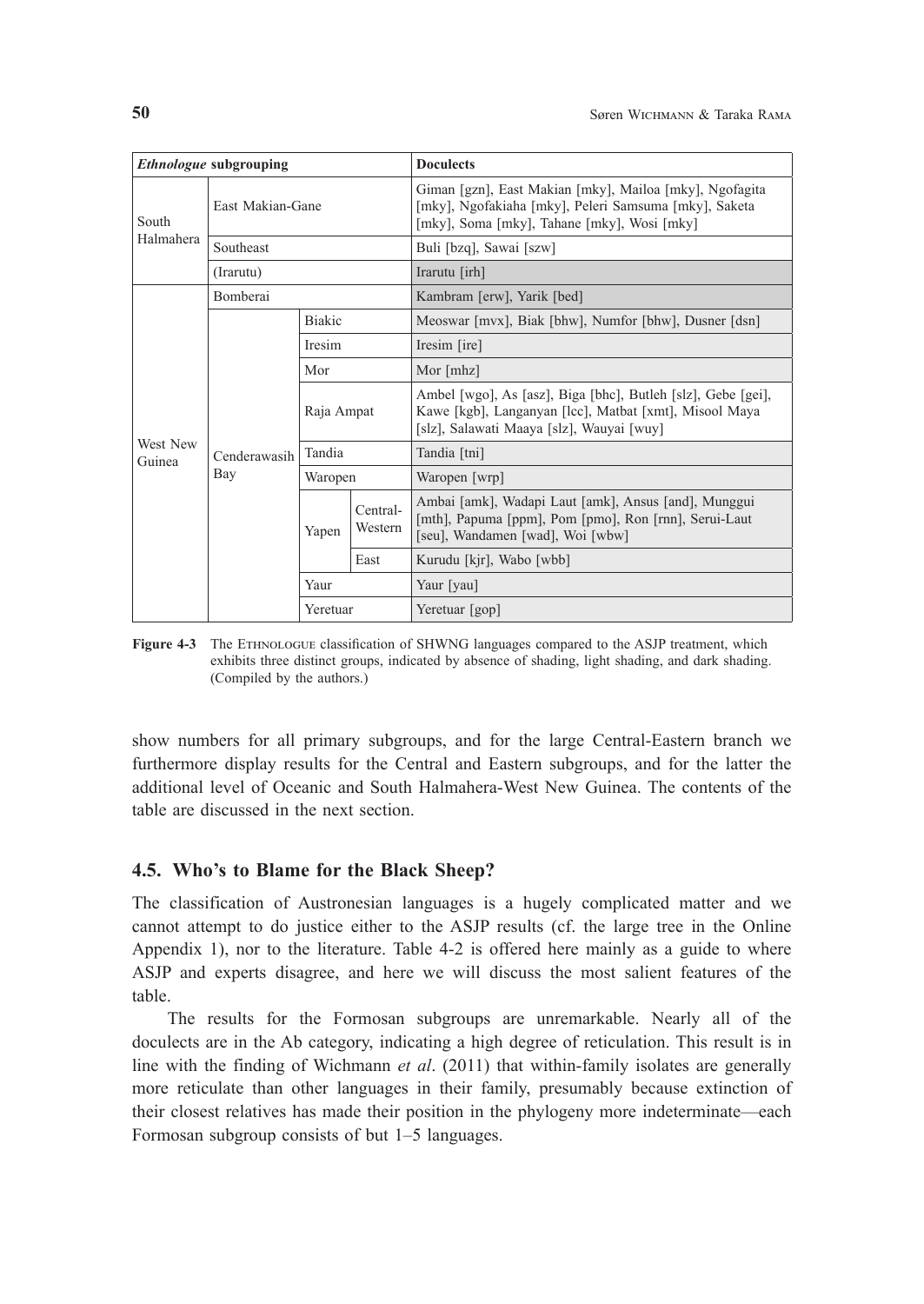| Classification                                                      | AwEb             | AbEb                    | AwEw             | AbEw             | Dominant |
|---------------------------------------------------------------------|------------------|-------------------------|------------------|------------------|----------|
| Atayalic                                                            | $\mathbf{0}$     | $\overline{0}$          | $\overline{0}$   | 10               | 100.0%   |
| Bunun                                                               | $\boldsymbol{0}$ | 4                       | $\boldsymbol{0}$ | $\mathbf{0}$     | 100.0%   |
| East Formosan                                                       | 1                | $\overline{2}$          | $\mathbf{0}$     | 5                | 62.5%    |
| Northwest Formosan                                                  | $\theta$         | $\theta$                | $\overline{0}$   | 5                | 100.0%   |
| Paiwan                                                              | $\mathbf{0}$     | 3                       | $\mathbf{0}$     | 1                | 75.0%    |
| Puyuma                                                              | $\mathbf{0}$     | $\overline{\mathbf{4}}$ | $\mathbf{0}$     | 1                | 80.0%    |
| Rukai                                                               | $\theta$         | $\mathbf{0}$            | $\overline{0}$   | 7                | 100.0%   |
| Tsouic                                                              | $\mathbf{0}$     | $\mathbf{0}$            | $\mathbf{0}$     | 4                | 100.0%   |
| <b>Western Plains</b>                                               | $\mathbf{0}$     | $\mathbf{1}$            | $\theta$         | 1                | 50.0%    |
| MP, Celebic                                                         | 73               | 39                      | 22               | 49               | 39.9%    |
| MP, Central-Eastern                                                 | 113              | 522                     | 352              | 170              | 45.1%    |
| MP, Chamorro                                                        | $\overline{0}$   | $\mathbf{0}$            | $\mathbf{0}$     | $\mathbf{1}$     | 100.0%   |
| MP, Enggano                                                         | $\mathbf{0}$     | $\overline{0}$          | $\mathbf{0}$     | 3                | 100.0%   |
| MP, Greater Barito                                                  | 9                | $\mathbf{1}$            | 31               | 41               | 50.0%    |
| MP, Javanese                                                        | $\boldsymbol{0}$ | $\mathbf{0}$            | $\boldsymbol{0}$ | 3                | 100.0%   |
| MP, Lampung                                                         | 1                | $\mathbf{0}$            | $\mathfrak{2}$   | 21               | 87.5%    |
| MP, Land Dayak                                                      | 21               | $\mathbf{1}$            | 14               | 17               | 39.6%    |
| MP, Malayo-Sumbawan                                                 | 19               | 1                       | 11               | 9                | 47.5%    |
| MP, Moklen                                                          | $\mathbf{0}$     | $\overline{0}$          | $\boldsymbol{0}$ | 1                | 100.0%   |
| MP, North Borneo                                                    | 13               | $\overline{0}$          | 11               | 12               | 36.1%    |
| MP, Northwest Sumatra-Barrier Islands                               | 1                | $\Omega$                | $\theta$         | $\mathbf{1}$     | 50.0%    |
| MP, Palauan                                                         | $\theta$         | $\mathbf{0}$            | $\mathbf{0}$     | 1                | 100%     |
| MP, Philippine                                                      | 2                | $\mathbf{1}$            | 118              | 17               | 85.5%    |
| MP, Rejang                                                          | $\mathbf{0}$     | $\mathbf{0}$            | $\mathbf{1}$     | $\mathbf{0}$     | 100.0%   |
| MP, South Sulawesi                                                  | 34               | $\overline{c}$          | $\mathbf{0}$     | $\mathbf{0}$     | 94.4%    |
| MP, Central-Eastern, Central MP                                     | $\mathbf{0}$     | 108                     | $\mathbf{0}$     | $\mathbf{0}$     | 100%     |
| MP, Central-Eastern, Eastern MP                                     | 142              | 431                     | 528              | 210              | 40.3%    |
| MP, Central-Eastern, Eastern MP, Oceanic                            | 52               | 187                     | 176              | 85               | 37.4%    |
| MP, Central-Eastern, Eastern MP, South<br>Halmahera-West New Guinea | 9                | 39                      | $\boldsymbol{0}$ | $\boldsymbol{0}$ | 81.3%    |

**Table 4-2** Distribution of the four categories across major Austronesian subgroups. (Compiled by the authors.)

Among the subgroups of Malayo-Polynesian there are three that stand out because all doculects are in the Eb category. These are South Sulawesi (36 doculects), the Central MP subgroup of Central-Eastern MP (108 doculects), and the South Halmahera-West New Guinea subgroup of the Eastern subgroup of Central-Eastern MP (48 doculects). Together these subgroups, whose members are apparently all inaccurately classified by ASJP, comprise 192 doculects, or 17% of the total sample. For Greater Barito, Lampung, and Philippine the great majority of doculects are in the Ew category, showing greater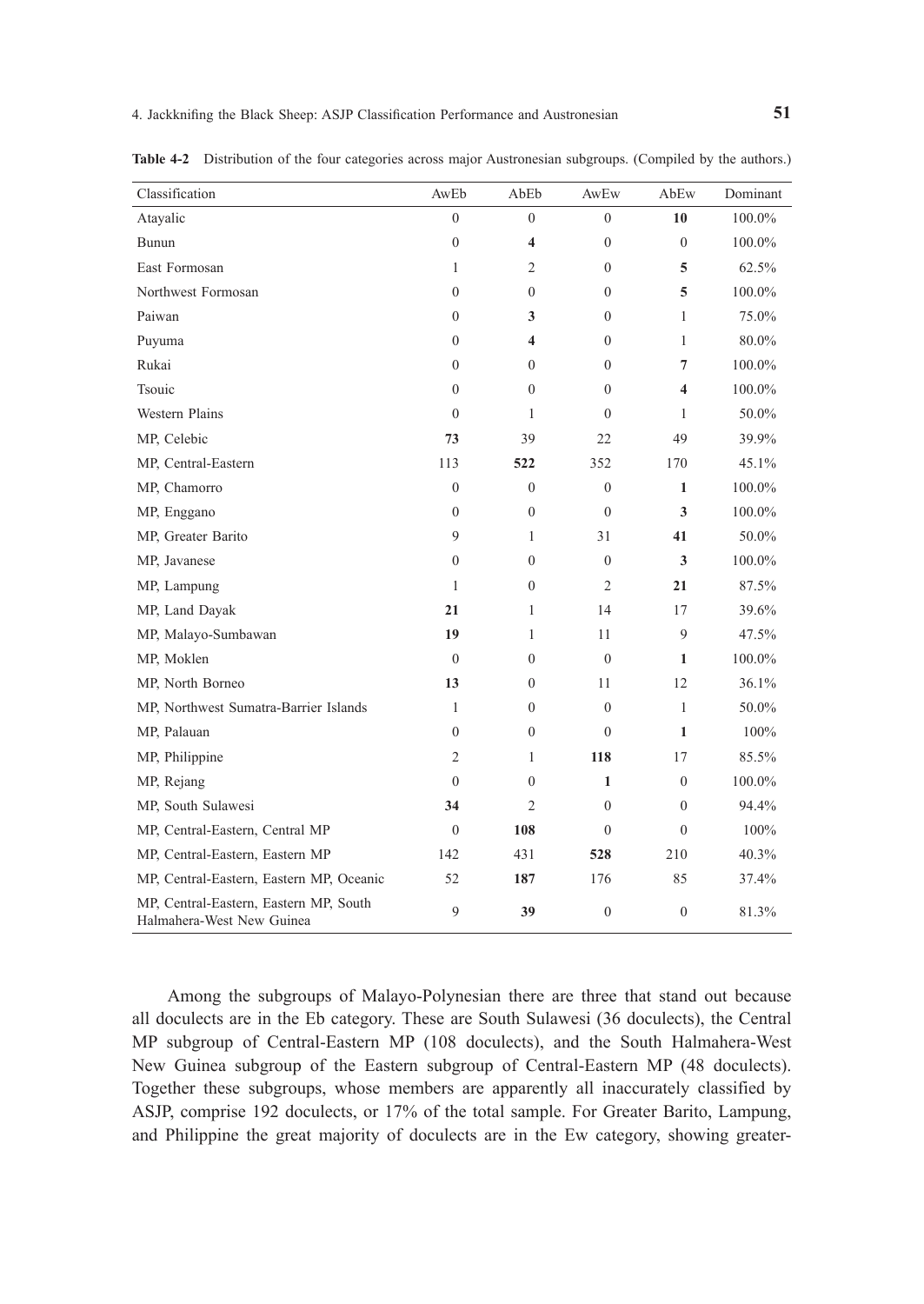than-average fit with the EThnOLOGUE classification. Other subgroups exhibit a more mixed picture.

The goal of this paper is to understand why ASJP apparently performs so poorly in the case of Austronesian by identifying the individual culprit languages Therefore the subgroups that we are particularly interested in are the three which stand out as consistently receiving a treatment by ASJP which is in conflict with EThnOLOGUE. While we cannot discuss all Austronesian languages, looking more closely at these three subgroups can bring us a long way towards understanding the reasons why ASJP apparently has problems with Austronesian. Thus, we devote a subsection to each.

#### **4.5.1 South Sulawesi (SS)**

Although the measurements of differences between ASJP distances and the EThnOLOGUE tree are made directly from the ASJP distance matrix and not by comparing two trees, the Neighbor-Joining tree for Austronesian in Online Appendix 1 can nevertheless help us to acquire an understanding of the nature of the differences.

SS languages are found in two places in the tree. Budong Budong [bdx] and Panasuan [psn] are deeply embedded within a group of Celebic languages and interrupts this group which is otherwise a large and coherent one. As it turns out, their placement within SS is actually not well supported by comparative linguistic evidence. Friberg and Laskowske (1989: 10) state that they assign them to the 'Seko Family' within SS even if the evidence is weak: "It [Budong Budong] is closely related to Panasuan at 72%. We tentatively place it in the Seko language family, though lexical similarity with Seka Tengah and Seko Padang is not so close, at 61% and 57%." The alternative placement in the ASJP tree may well turn out to be a more accurate classification.

The remaining SS languages form a clade of their own. Different from the EThnOLOGUE classification, where SS is a direct offspring of Malayo-Polynesian, the ASJP trees treats SS as a sister clade of various Philippine languages (Tombulu [tom], Tonsea [txs], Tondano [tdn], Tontemboan [tnt], Tonsawang [tnw], Sangil [snl], Sangil Sarangani Islands [snl], Sangir [sxn], Sangir 2 [sxn], Bantik [bnq], Ratahan [rth], Talaud  $[tld]$ ). The SS + Philippine constellation is, furthermore, embedded within a large group of mostly 'Central Malayo-Polynesian' languages (concerning which see the following subsection). It is probably this deep embeddedness in other groups of languages supposed to be more remotely related which accounts for the poor overall fit between SS languages and the EThnOLOGUE scheme. The fact that 34 of the 36 SS doculects are in the Aw category shows that the ASJP data has a tree-like behavior, so the position of the SS languages with a group of Philippine languages is hardly random. This placement may well turn out to be more accurate than ETHNOLOGUE's (non-)classification of the group as a first-order offspring of Malayo-Polynesian, but it is difficult to make definitive judgments in the matter at this point.

#### **4.5.2 The Central MP Subgroup of Central-Eastern MP (CMP)**

A summary of the evidence for CMP is given in Blust (1993). Throughout this paper the author makes it clear that the innovations that characterize many of the languages are not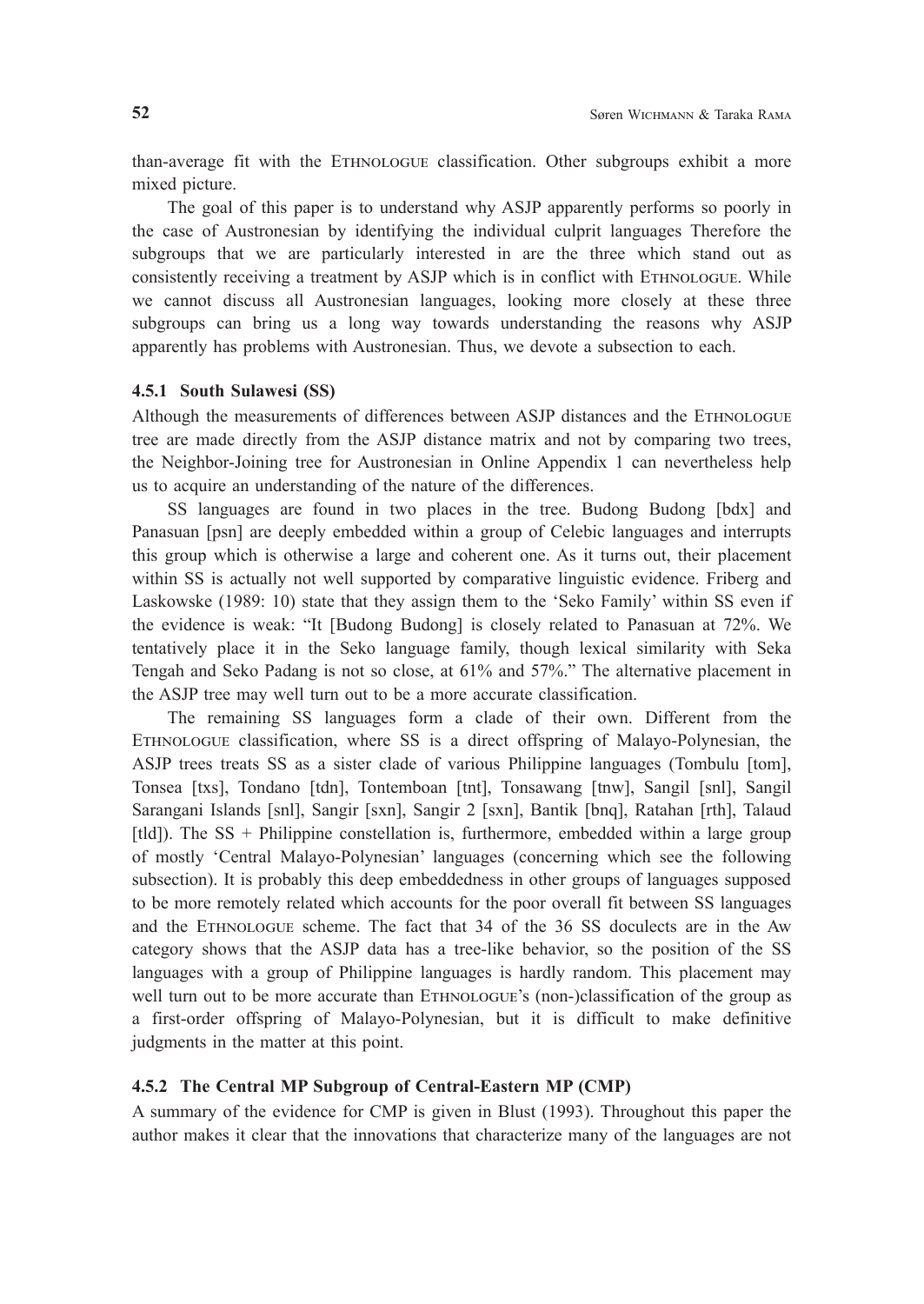shared by all of them, and some are also found in other Austronesian languages. To describe the relationship among the languages, the author invokes the notion of 'linkage' of Ross (1988), which he (Blust) defines as "a relatively nondiscrete unit produced by differentiation in situ, in contrast with a family, defined as a product of separation" (Blust 1993: 263). A qualification such as this is of course lost when the classification of a family of languages is summarized in a family tree, but it is clear from Blust's paper that he does not consider CMP solidly established, and other scholars concur (e.g., Adelaar 2005: 26 considers CMP "contested"). Thus, discrepancies between ASJP and EThnOLOGUE with regard to the classification of CMP languages cannot be used as an argument of the inadequacy of ASJP.

# **4.5.3 The South Halmahera-West New Guinea Subgroup of the Eastern Subgroup of Central-Eastern MP (SHWNG)**

According to Blust (1978: 181), the SHWNG languages were first grouped together by Adriani and Kruijt (1914) and the name 'South Halmahera-West New Guinea' was bestowed upon them by Esser (1938). Blust regards previous evidence for the subgroup as insufficient but presents new evidence by way of phonological innovations and some exclusively shared lexical items in its support.

As schematized in Figure 4-3, the SHWNG languages are found in three different segments of the ASJP Austronesian tree, suggesting a lack of support (or at least a lack of strong support) for the subgroup as a whole. One segment contains South Halmahera and Raja Ampat languages, another one Irarutu and the Bomberai languages, and a third all the Cenderawasih Bay languages minus Raja Ampat. Thus, if Irarutu and the Raja Ampat and Bomberai languages are excluded from consideration, the ASJP tree is actually isomorphic with the EThnOLOGUE classification, showing a South Halmahera taxon and a West New Guinea taxon. The one remaining difference is that the two taxa are not sisters in the ASJP tree. Having acquired an overview of the major differences between EThnOLOGUE and ASJP as concerns the classification of SHWNG languages, we can turn to the evidence produced by Blust for SHWNG.

In his discussion of SHWNG, Blust (1978) does not present bottom-up reconstructions in order to establish the subgroup, but rather stitches it together using a combination of new evidence and received wisdom. The new evidence concerns a number of phonological innovations uniting Buli and Numfor. We recall from Figure 4-3 that Buli belongs to South Halmahera (Southeast) and Numfor to West New Guinea (Cenderawasih Bay, Biakic). The evidence for shared innovations uniting Buli and Numfor seems convincing. It is furthermore shown that five of the innovations uniting Buli and Numfor are also found in Biakic, Mor, Waropen, and Yapen languages. Thus, they are found in most of the light shaded languages listed in Figure 4-3. In Blust (1978), however, no mention is made of Raja Ampat and Bomberai languages, and Irarutu was not included in SHWNG. For more information on how Blust sees the classification of these languages one has to turn to his later work (Blust 1993).

The Raja Ampat languages are mentioned briefly by Blust (1993: 271) among several other languages which "appear to belong the SHWNG group, although (…) such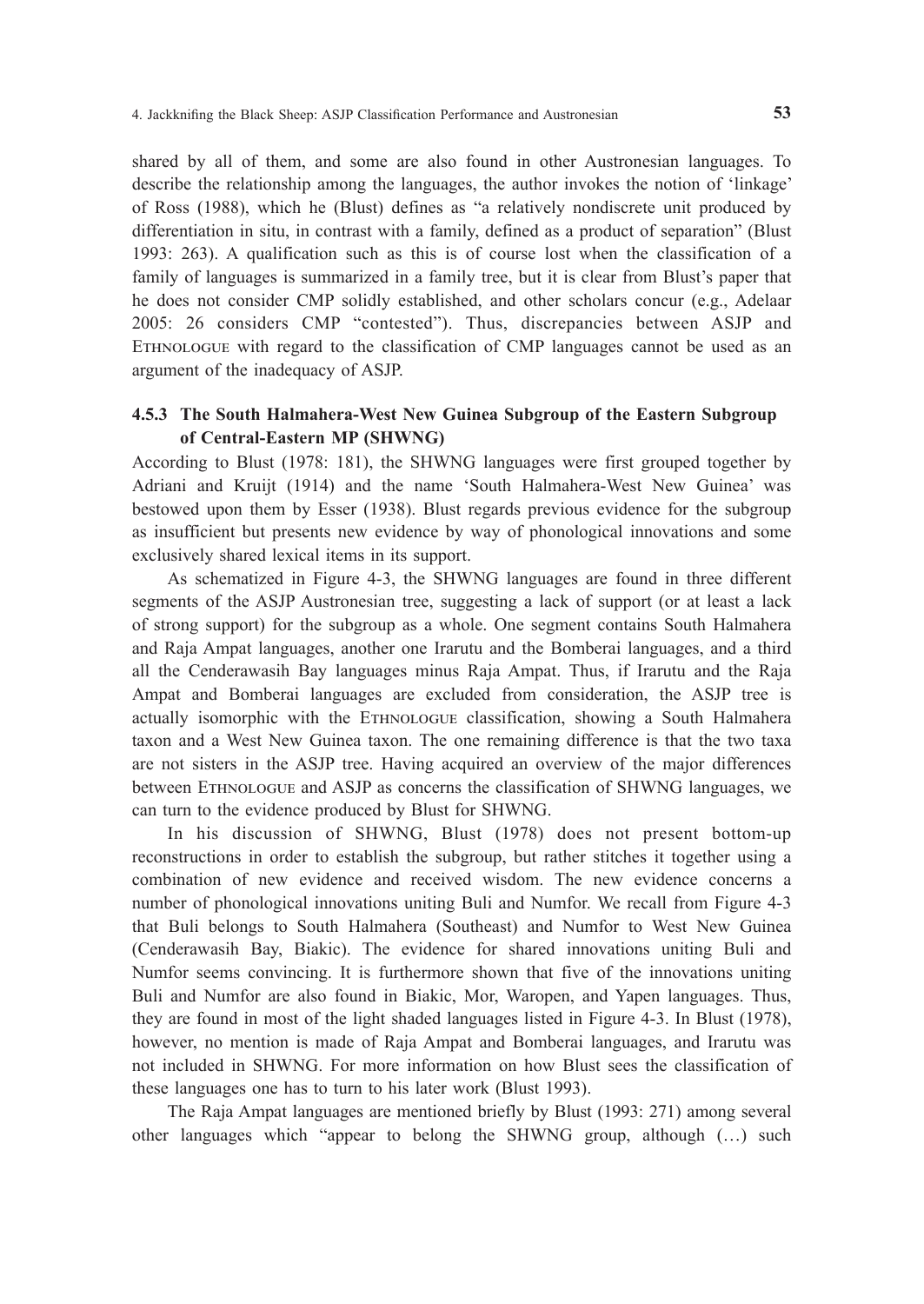classificatory inferences as we dare to make are based on the presence of known SHWNG languages on either side of the speculative members of this group." It is not clear why EThnOLOGUE assigns them to West New Guinea. Regarding Irarutu, Blust (1993: 272) says that it is "apparently not a CMP language, and shows no known positive evidence of belonging to the SHWNG group. Its position for the present remains indeterminate." Finally, what Blust (1993: 272) has to say concerning Yarik (a.k.a. Bedoanas) and Kambram (a.k.a. Erokwanas) is that their position "remains totally unknown."

A comparison between EThnOLOGUE and ASJP with regard to their treatment of SHWNG languages shows discrepancies which superficially look unfavorable for ASJP if we were to judge its performance on this comparison alone. But when we dig a little deeper it turns out that the discrepancies pertain to languages whose positions within the Austronesian tree have not been firmly established by experts. An alternative conclusion to draw from the comparison is that ASJP may actually have something new to contribute to the classification of these languages. In the tree in Online Appendix 1, the relatively long branch leading to the node that unites Raja Ampat languages with the East Makian-Gane + Southeast groups indicates that the placement of Raja Ampat within South Halmahera has strong support from lexical similarities. Additional comparative linguistic work on these languages may well turn out to support this relationship. As for Irarutu and Bomberai, these are united in the ASJP tree as extreme members of a cluster containing a number of languages pertaining to the contested Central Malayo-Polynesian group (Arguni [agf], Kowiai [kwh], Uruangnirin [urn], Onin [oni], and Sekar [skz]). Again, ASJP suggests a possibly interesting hypothesis about the classification of languages which have not been conclusively dealt with from a traditional comparative linguistic perspective.

#### **4.5.4 Summary of Case Studies**

The three cases studies have shown different ways in which the reliability of the EThnOLOGUE classification is challenged by ASJP rather than the other way around. South Sulawesi is a case where the unresolved position of a subgroup as a direct daughter of Malayo-Polynesian is likely to be inaccurate and where a couple of languages are assumed to belong to the subgroup although they seem to belong elsewhere in the tree. Central Malayo-Polynesian is one of several large Austronesian subgroups where languages that do not yet have a well-defined position in Austronesian have been 'parked'. Finally, the subgrouping of South Halmahera-West New Guinea is clearly not fully worked out by experts, and in ETHNOLOGUE it furthermore acts as a waste-basket for some languages which experts have not been able to fit into the Austronesian tree. The three cases, then, illustrate that there are problems at all levels in the EThnOLOGUE classification of Austronesian: some larger subgroups are problematical, some individual lower-level configurations remain to be better worked out, and a number of individual languages are placed arbitrarily in the tree.

The three cases were selected for closer inspection because they were prominent with regard to discrepancies with ETHNOLOGUE. A full analysis of the ASJP treatment of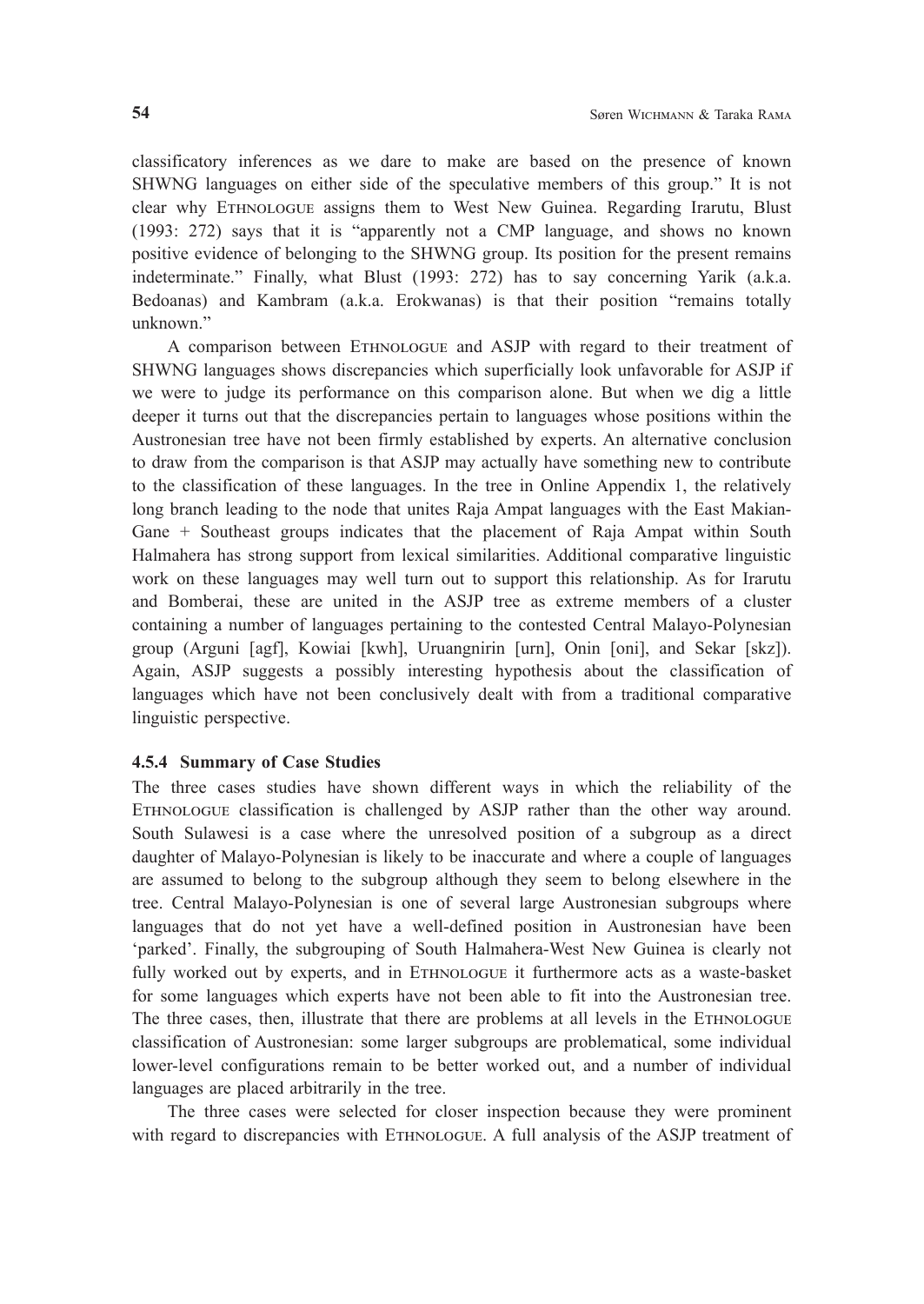all Austronesian languages in comparison with EThnOLOGUE would surely reveal other cases where the trustworthiness of the latter is questionable, and surely also cases where meticulous work on phonological and other linguistic developments has allowed experts on Austronesian to more accurately classify languages than is possible for ASJP with its somewhat crude, aggregate distance measure based on 40 or, more often, even less lexical items. Such a more exhaustive study is beyond the scope of this paper. The relevance of the present study is that it shows that the EThnOLOGUE classification cannot be taken at face value as the gold standard which will show a classificatory technique to be inadequate when it does not yield the same results.

#### **4.6. Conclusion**

This paper should be seen as a methodological contribution to the debate about quantitative methods in historical linguistics. World-wide surveys of the performance of ASJP with respect to language classification have shown mixed results, and they all indicate that Austronesian is a particularly hard nut to crack for ASJP. As this study shows, however, the experts also have problems with aspects of Austronesian classification. So Austronesian is not a representative case for the performance of ASJP, and ASJP may well have something new to offer in the ongoing work on the classification of Austronesian. In Online Appendix 1 to this paper, we offer an ASJPbased Austronesian tree, aspects of which we hope can contribute productively to Austronesian historical linguistics.

Whereas previous performance investigations have reported results of comparing ASJP distance matrices or trees with EThnOLOGUE and other classifications for whole language families, this study has introduced tools to improve the resolution at which classifications are compared. The jackknife technique can reveal which particular languages hold the greatest responsibility for discrepancies between two classifications, and δ, the reticulation measure, can show whether a language has an inherently tree-like behavior or not. Smaller values of  $\delta$  increase the amount of trust that we can allow ourselves to invest in the ASJP classification of a given language, regardless of how the language is classified by experts. In Online Appendix 2 we provide  $\gamma$  and  $\delta$  values for individual doculects which may be consulted in conjunction with the ASJP tree.

In order to test methods in computational quantitative historical linguistics we need real gold standards, not standards that mix gold with less noble metals. Future work concerned with methods in quantitative historical linguistics should be directed at the identification of a set of widely accepted gold standard linguistic phylogenies which may serve as stable points of reference and help towards the improvement of the quality of evaluations.

#### **Online Appendices**

Appendix 1 contains a pdf of the ASJP Austronesian tree. Appendix 2 is a tab-delimited file containing the ETHNOLOGUE classification and values of  $\gamma'$  and  $\delta$  for the 1137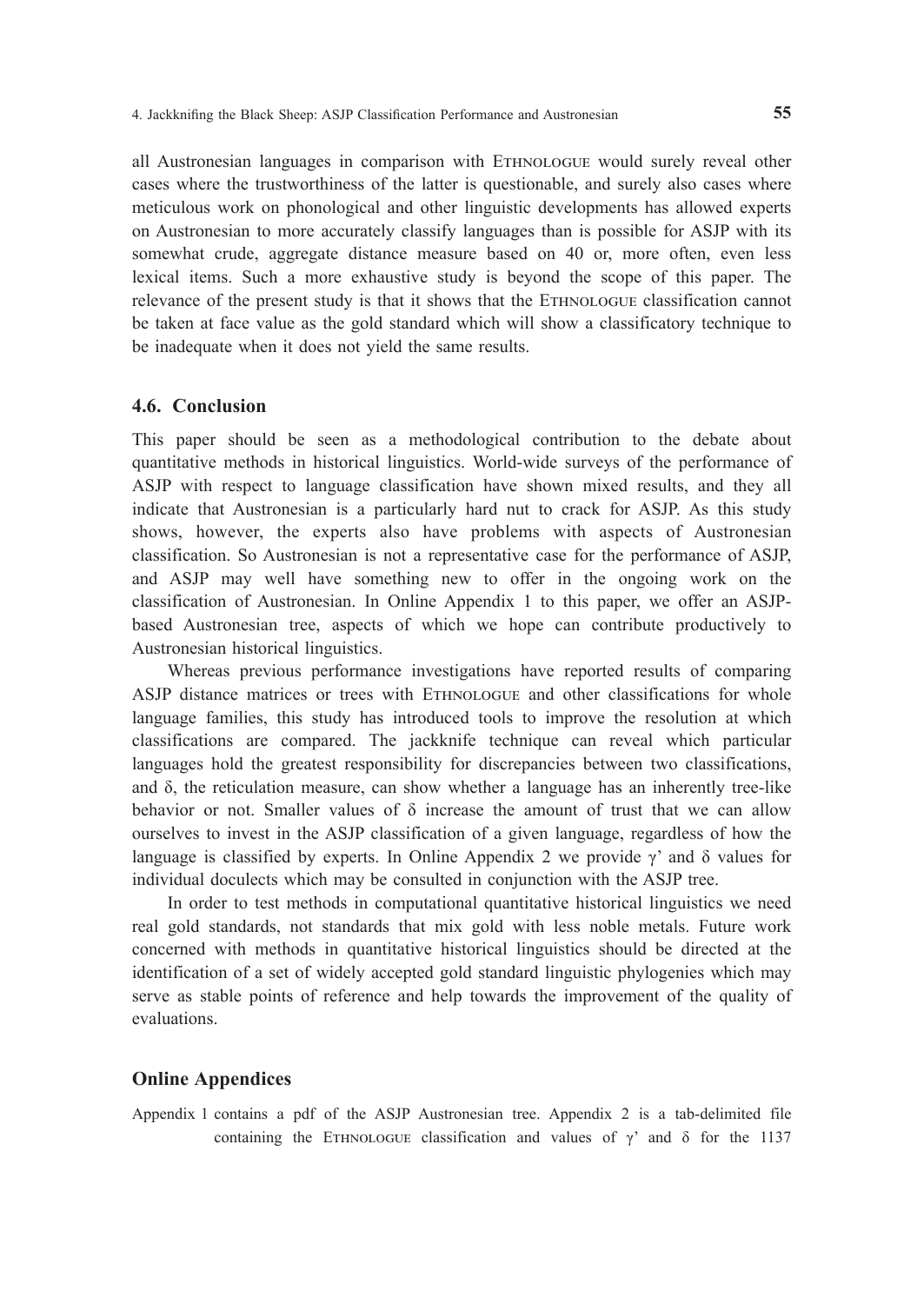Austronesian doculects treated in this paper. The appendices are found at https:// zenodo.org/record/233000#.WHEe7H2Gfik and may be cited separately as Wichmann and Rama (2017).

#### **Notes**

- 1) We are grateful to Eric W. Holman for comments on this paper.
- 2) Very many of the languages in the ASJP database are not included in WALS. For these, judgments had to be made regarding how they would be classified according to the WALS scheme.
- 3) The decrease in n closely  $(r^2 = 0.95)$  approximates a power-law of the shape  $n = 4e+35T^{-8.253}$ , where  $1 \le n \le 243,704$ .
- 4) As Figure 4-1 shows, a greater time separation is obtained from many of the pairs of doculects, but the averaging procedure protects against the aberrant behavior of individual pairs.

#### **References**

Adelaar, A.

 2005 The Austronesian Languages of Asia and Madagascar: A Historical Perspective. In A. Adelaar and N. Himmelmann (eds.) *The Austronesian Languages of Asia and Madagascar*, pp.1–42. London and New York: Routledge.

Adriani, N. and A. C. Kruijt

- 1914 *De Bare'e-sprekende Toradja's van midden-Celebes*, vol. 3. VKNA 46. Batavia: Landsdrukkerij.
- Bakker, D., A. Müller, V. Velupillai, S. Wichmann, C. H. Brown, P. Brown, D. Egorov, R. Mailhammer, A. Grant., and E. W. Holman
	- 2009 Adding Typology to Lexicostatistics: A Combined Approach to Language Classification. *Linguistic Typology* 13: 167–179.
- Blust, R. A.
	- 1978 Eastern Malayo-Polynesian: A Subgrouping Argument. In S. A. Wurm and L. Carrington (eds.) *Second International Conference on Austronesian Linguistics*: *Proceedings, Fascicle I, Western Austronesian*, pp.181–234. Canberra: Pacific Linguistics.
	- 1993 Central and Central-Eastern Malayo-Polynesian. *Oceanic Linguistics* 32: 241–293.
- Brown, C. H., E. W. Holman, and S. Wichmann

2013 Sound Correspondences in the World's Languages. *Language* 89(1): 4–29.

- Brown, C. H., E. W. Holman, S. Wichmann, and V. Velupillai
- 2008 Automated Classification of the World's Languages: A Description of the Method and Preliminary Results. *STUF-Language Typology and Universals* 61: 285–308.
- Desper, R. and O. Gascuel
	- 2002 Fast and Accurate Phylogeny Reconstruction Algorithms Based on the Minimum-Evolution Principle. *Journal of Computational Biology* 9(5): 687–705.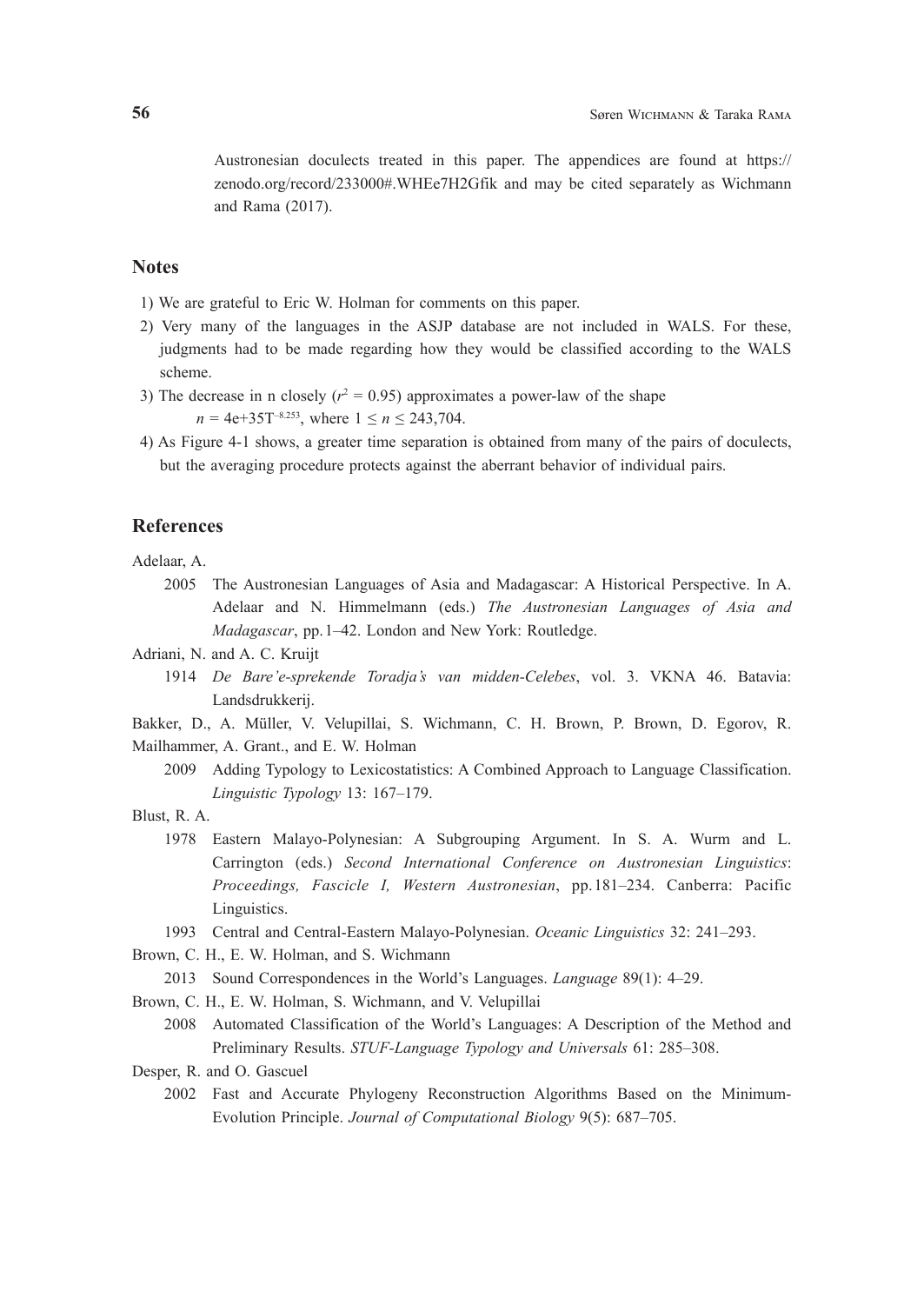Dryer, M. S.

 2005 Genealogical Language List. In M. Haspelmath, M. Dryer, D. Gil, and B. Comrie (eds.) *The World Atlas of Language Structures*, pp.584–644. Oxford: Oxford University Press.

Esser, E. J.

 1938 Talen. In Topografische Dienst in Nederlandsch-Indië, Nederlands Aardrijkskundig Genootschap (ed.) *Atlas van Tropisch Nederland*, pp.9–9b. Amsterdam: Koninklijk Nederlandsch Ardrijkskundig Genootschap.

Felsenstein, J.

2004 *Inferring Phylogenies.* Sunderland, MA.: Sinauer Associates.

Friberg, T. and T. V. Laskowske

- 1989 South Sulawesi Languages. In J. N. Sneddon (ed.) *Studies in Sulawesi Linguistics*, Part 1 (Nusa Linguistic Studies of Indonesian and Other Languages in Indonesia 31), pp.1– 17. Jakarta: Universitas Katolik Indonesia Atma Jaya.
- Gray, R. D., D. Bryant, and S. Greenhill
	- 2010 On the Shape and Fabric of Human History. *Philosophical Transactions of the Royal Society B* 365(1559): 3923–3933.
- Greenhill, S. J.
	- 2011 Levenshtein Distances Fail to Identify Language Relationships Accurately. *Computational Linguistics* 37: 689–698.
- Greenhill, S. J., R. Blust, and R. D. Gray
	- 2008 The Austronesian Basic Vocabulary Database: From Bioinformatics to Lexomics. *Evolutionary Bioinformatics* 4: 271–283.

Hill, J.

- 2011 Subgrouping in Uto-Aztecan. *Language Dynamics and Change* 1: 241–278.
- Holland, B. R., K. T. Huber, A. Dress, and V. Moulton
	- 2002 δ Plots: A Tool for Analyzing Phylogenetic Distance Data. *Molecular Biology and Evolution* 19(12): 2051–2059.
- Holman, E. W., S. Wichmann, C. H. Brown, V. Velupillai, A. Müller, and D. Bakker
	- 2008a Explorations in Automated Language Classification. *Folia Linguistica* 42(3–4): 331–354.
		- 2008b Advances in Automated Language Classification. In A. Arppe, K. Sinnemäki, and U. Nikanne (eds.) *Quantitative Investigations in Theoretical Linguistics*, pp.40–43. Helsinki: University of Helsinki.
- Holman, E. W., C. H. Brown, S. Wichmann, A. Müller, V. Velupillai, H. Hammarström, S. Sauppe,
- H. Jung, D. Bakker, P. Brown, O. Belyaev, M. Urban, R. Mailhammer, J.-M. List, and D. Egorov
	- 2011 Automated Dating of the World's Language Families Based on Lexical Similarity. *Current Anthropology* 52(6): 841–875.

Huff, P. and D. Lonsdale

- 2011 Positing Language Relationships Using ALINE. *Language Dynamics and Change* 1(1): 128–162.
- Huson, D. H. and D. Bryant
	- 2006 Application of Phylogenetic Networks in Evolutionary Studies. *Molecular Biology and*